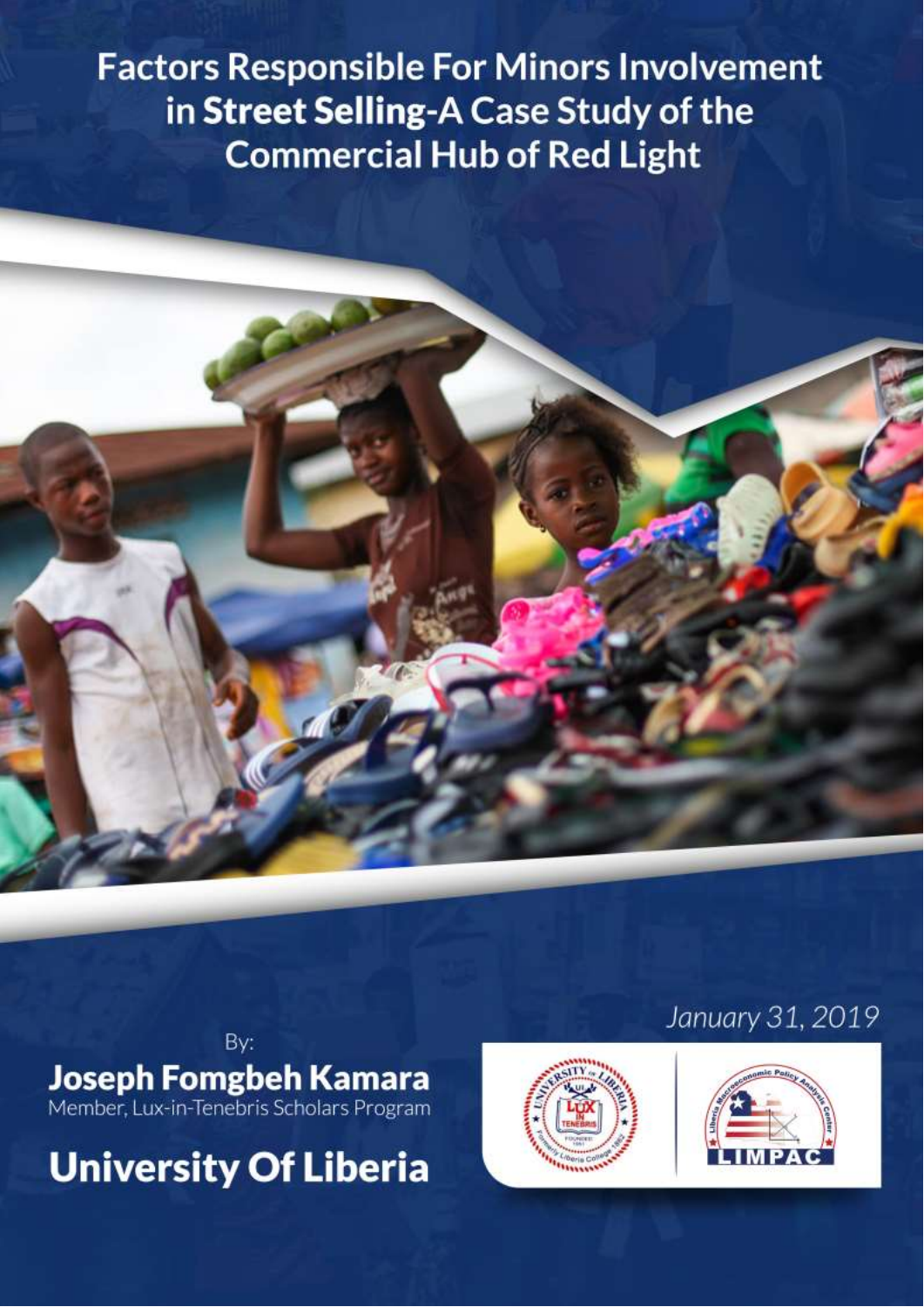I like to extend gratitude to the participants (minors) for voluntarily providing information for this research. Information provided was of extreme importance in making this work successful. Those kids were frank in the explanation of their ordeal from street peddling; this is something that was seen from the faces of those kids.

Also, I am appreciative of a top-notch scholar in research paper, Thomas Singbeh, who ably guided me in this research work. Comrade Scholar Singbeh, you were indeed instrumental in this research; therefore, I like to express in this open manner my countless appreciation to you for your immersed contribution towards this work.

Additionally, my tutors, Dr. Joseph Young and Mr. Randolph Glee, thanks a million for ensuring that this research has been finalized. You both worked tremendously hard by abandoning other important activities to teach our specially arranged research classes.

Lastly, thanks to the Lux-in-Tenebris Scholars Program of the University of Liberia for instilling research skills in me. The strive for excellence, character and service remain the foremost concern of the program, this is evident by the many students in and out of Liberia the Scholars Program can boost of.

**Table of Contents**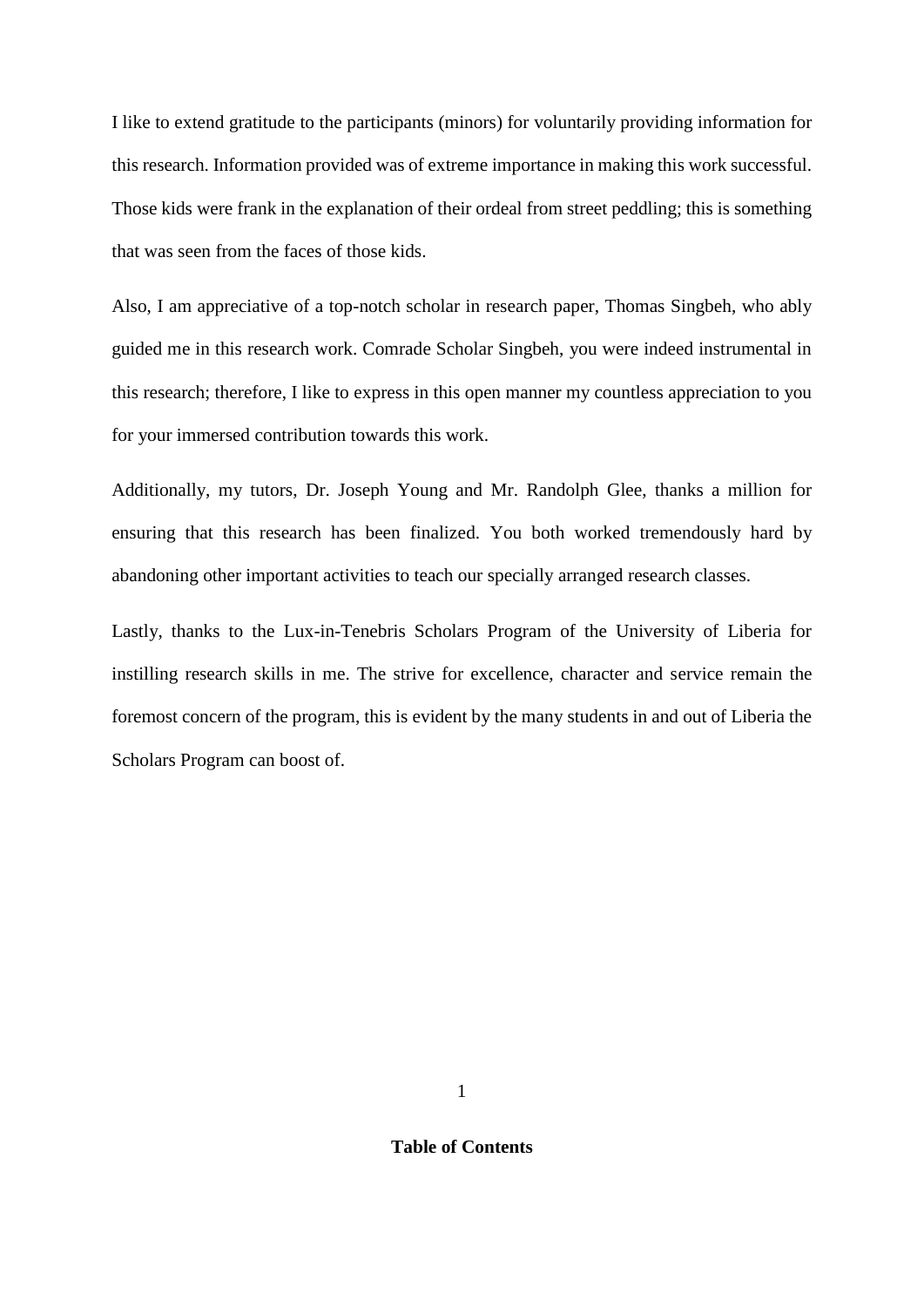|                                                                       |                                    | $\mathbf{1}$ |
|-----------------------------------------------------------------------|------------------------------------|--------------|
|                                                                       |                                    | 2            |
| <b>Chapter One: Introduction</b>                                      |                                    |              |
|                                                                       |                                    | $3 - 5$      |
|                                                                       |                                    | $5 - 6$      |
|                                                                       |                                    | 6            |
|                                                                       | Objective of the Study Figure 2014 | 6            |
|                                                                       |                                    | $6 - 7$      |
|                                                                       |                                    | 7            |
| <b>Chapter Two: Literature Review</b>                                 |                                    |              |
|                                                                       |                                    | $8-9$        |
| Consequences of Street Hawking among Minors -------------------       |                                    |              |
| Street Hawking in Regional Perspective ------------------------------ |                                    | $10 - 11$    |
| <b>Chapter Three: Methodology</b>                                     |                                    |              |
| <b>Selection of Participants</b>                                      |                                    | 12           |
| Instrumentation                                                       |                                    | 12           |
| Data Collection                                                       |                                    | $12 - 13$    |
| Data Analysis Procedure                                               |                                    | 13           |
| <b>Ethnical Consideration</b>                                         |                                    | 13           |

**Chapter Four: Findings and Results**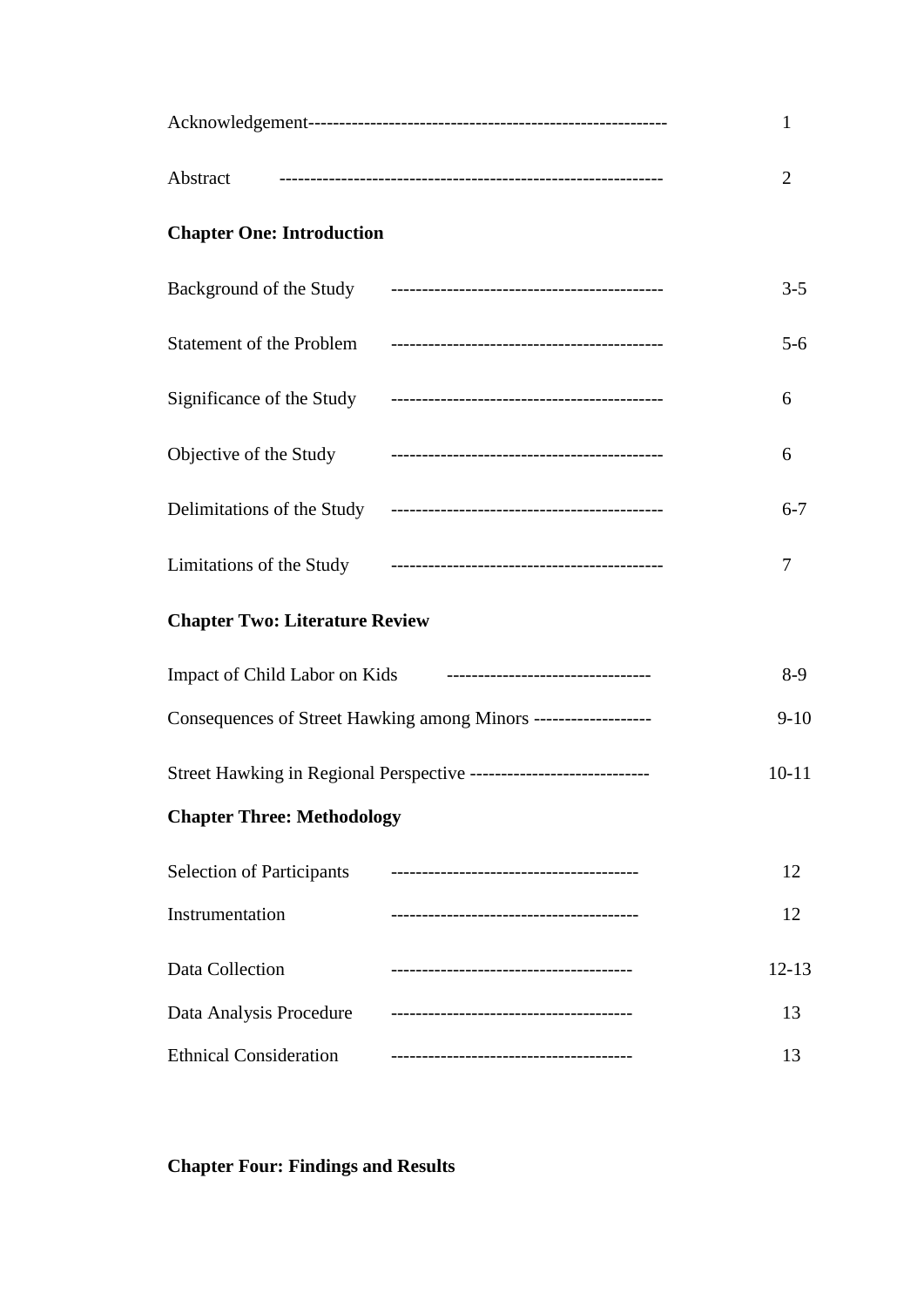| <b>Voices of Participants</b>   |                                                               | 14-21     |
|---------------------------------|---------------------------------------------------------------|-----------|
| <b>Chapter Five: Discussion</b> |                                                               |           |
|                                 | Researcher Observation on Findings -------------------------- | $22 - 23$ |
| Conclusion                      | ------------------------                                      | 24        |
| Recommendation                  |                                                               | 25        |
| References                      | --------------------------                                    | 26-27     |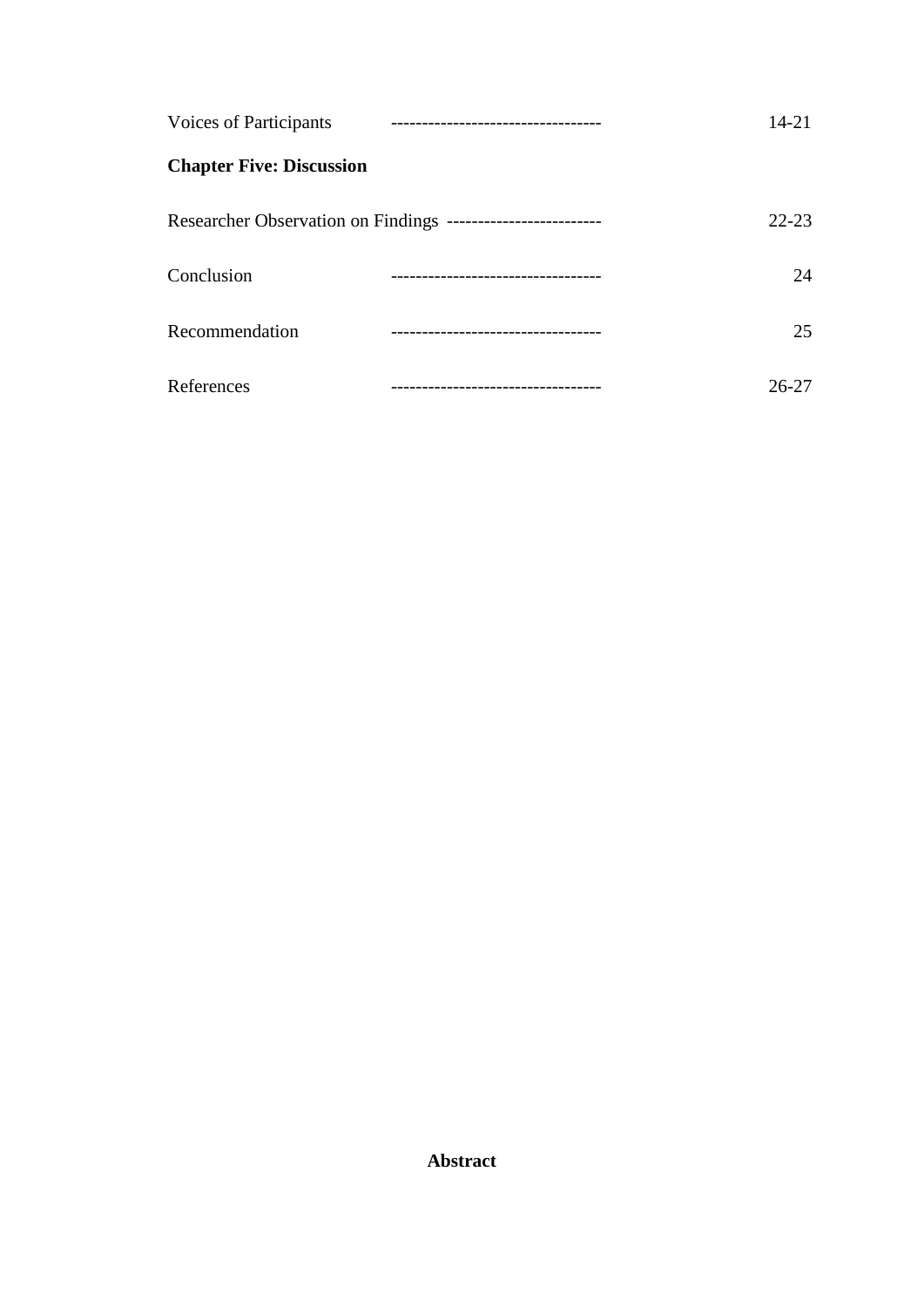The involvement of minors into street-selling is unwelcoming and against the rights of the kids. Some negations associated with teens found in street-selling are: psychological problem, behavioral impediment, sexual molestation (females in particular), and the use of those kids by power greed or devilish individuals for ritualistic purpose.

To expose parents or guidance involve in the abuse of child's right; to remind government to institute stringent measures that will deter parents or guidance from sending their children in the streets to sell; and also, to scare would-be violators of such act and to ensure those kids return to school.

An interpersonal interview was conducted with street kid peddlers who are the direct victims of the problem under review.

From the total of fifteen (15) participants (10 boys and 5 girls) interviewed between the ages of 12-17 years, 7 are schooling while 8 are out of school. Moreover, 7 of the minors are living with their parents, 7 are living with other family members and relatives and a single kid lives on his own. Also, the parents of all the participants were of low economic status and those kids were involved in the act because of financial gains of the family.

Parents need to understand that children are not responsible to provide for the family. They are kids and must treated at such. Many parents or guidance that were found in this act during the study were obliged due to unemployment. Therefore, it is recommended that government attract foreign investors to aid in the creation of jobs for citizens, since the government lacks the capacity to employ everyone.

# **Keyword: Child labor**

# **Chapter One: Introduction**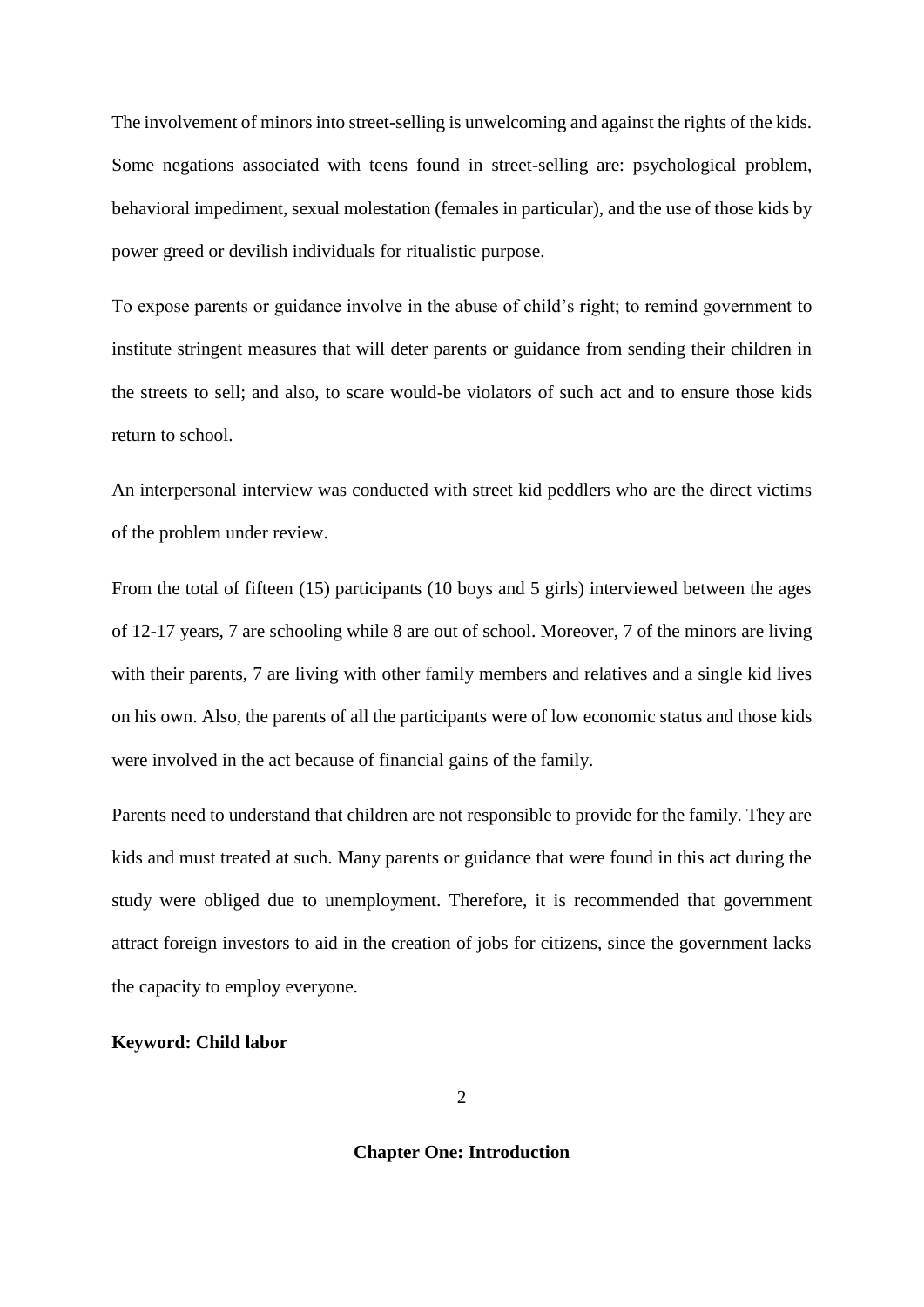## **Background of the study**

The World Book Encyclopedia (2001) defines child labor as the employment of children as wage earners. The book disclosed that child labor became a serious social problem during the Industrial Revolution in the United Kingdom during the 1700's and the problem spread to other countries as they became industrialized. As a result, social reformers began to condemn child labor practices because of its ruinous effect on children's health and welfare.

The most effective attack on the evils of child labor may have come from Charles Dickens's novel, Oliver Twist (1837-1839); the book was widely read in both the United States and the United Kingdom. Gradually, countries passed laws to protect children against child labor, but up to date, children in Canada, Britain, the United States and other countries are still experiencing this menace (World Book Encyclopedia, 2001)

Even though there are laws on the book banning this act, one of those countries that is still being confronted with this challenge is Liberia. In 2012, former President Ellen Johnson Sirleaf signed the Children's law of Liberia making the country one of the first to adopt a comprehensive legislation for children that incorporates the United Nations Convention on the Rights of the Child (UNCRC) and the African Charter, identified by the United Nations International Children's Emergency Fund (UNICEF) as one of the most comprehensive pieces of children's rights legislation in the continent (UNICEF, 2012).

The Ministry of Gender, Children and Social Protection oversees the issue of child welfare in Liberia, supported by the Ministry of Health and Social Welfare as well as other government agencies, international and national NGOs.

3

A member of the United Nations and the African Union. Most importantly, Liberia is a signatory to the UN Convection on the Rights of the Child (UNCRC), and African Charter. But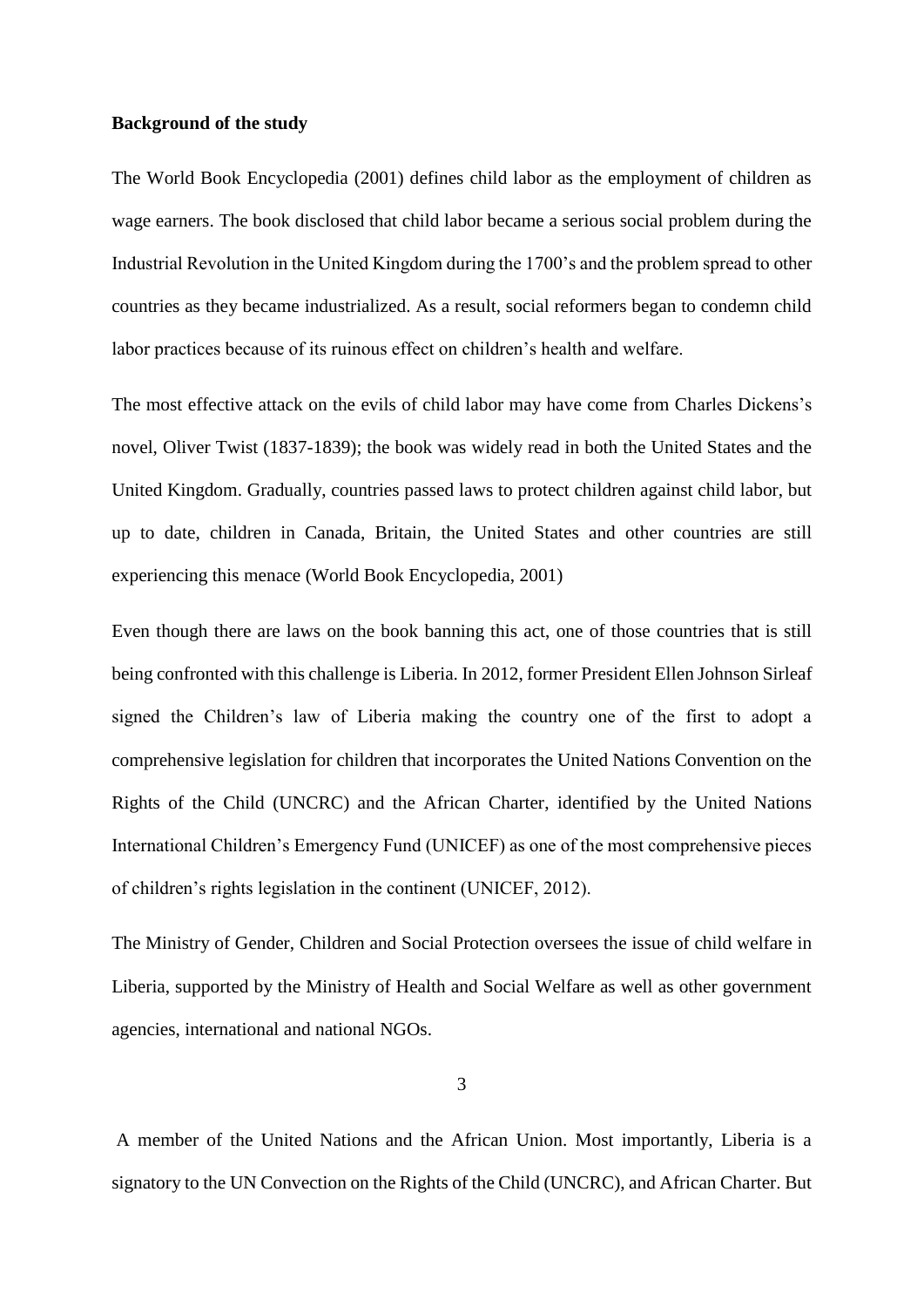Despite the enactment of these laws for children's protection, Liberia is yet to implement them, which is proven by the enormous number of children in various streets in Montserrado and other neighboring counties.

In spite of the resources the country has, the issue of street kids particularly engaged in selling remains prevalent in the society (CIA 2015). According to State of the World 2015 and US AID 2012, nearly a quarter of school age children will never enter school.

These reports are demeaning, pathetic, and heartbreaking for Liberian kids; at such, the government needs to put it feet to the fire to ensure that this public embarrassment is brought to an end.

In January of 2017, The Global News Network (GNN Liberia) reported that the Ministry of Gender, Children and Social Protection (MGCSP) in partnership with the Monrovia City Corporation (MCC) embarked on a campaign to remove children involved in street selling from the streets, especially during school hours.

The news agency (GNN Liberia) noted that the then Mayor of Monrovia, Clara Doe Mvogo warned that while carrying out the exercise, commuters who will be caught purchasing from school-age kids along the road will be arrested and fined.

GNN Liberia (2017) further that former Mayor Mvogo called on MCC employees to actively engage in the exercise to ensure that the streets of Monrovia and its immediate environs are cleared of child peddlers who are the future leaders.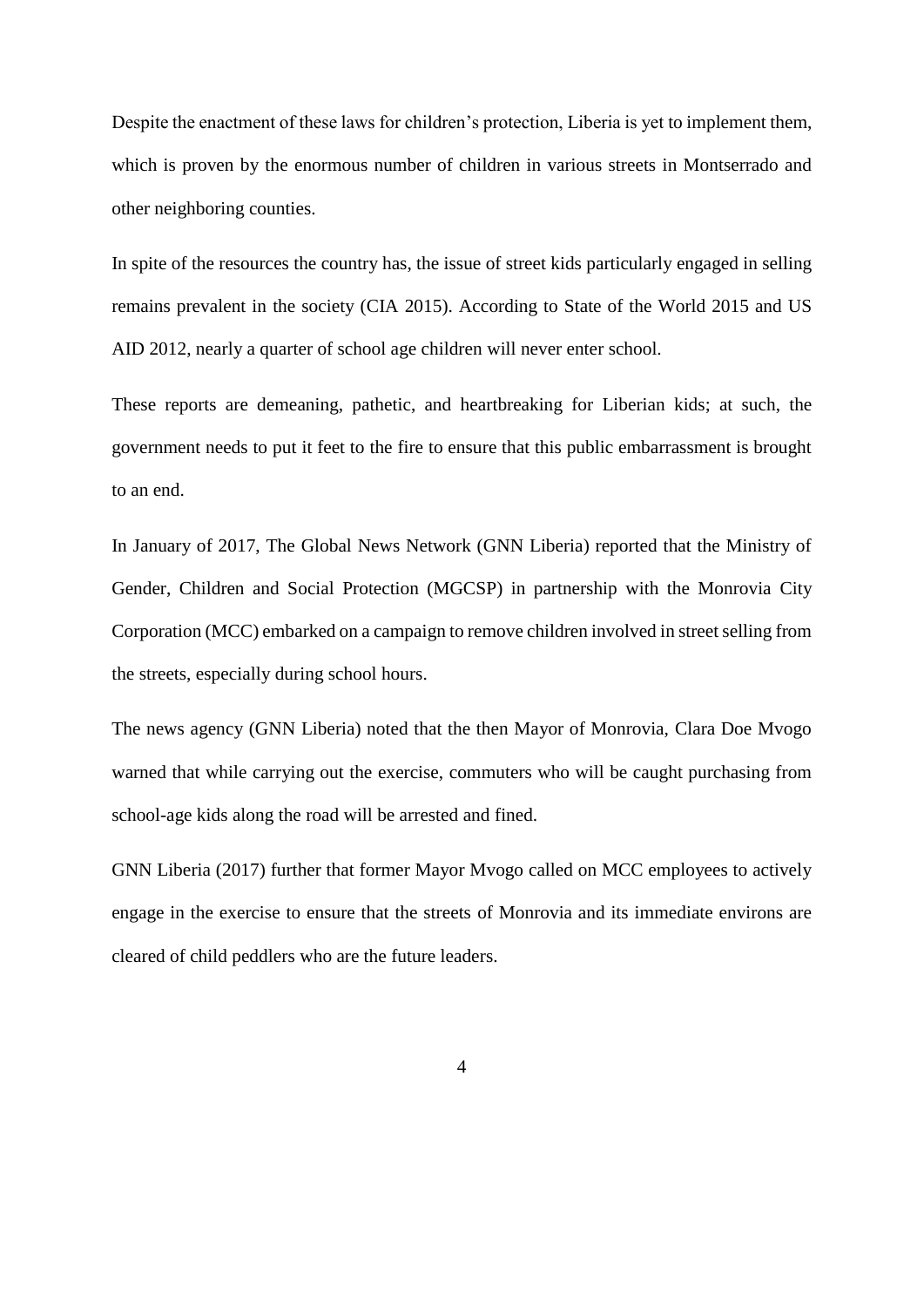According to GNN Liberia (2017), the then mayor disclosed that the exercise which initially covered the Christmas Season, will remain in force until the government's goal of removing school-age children from the streets to the class room is achieved.

The Global News Network however added that former Mayor Mvogo warned parents and guardians involved in using their children as bread winners to desist or face the full weight of the law.

Despite all these theoretical aspects of protection for minors, the implementation is what we await. Now is the time that the Government of Liberia through the Ministry of Gender, Children and Social Protection and other international partners moved in urgently to ensure that this menace that is gradually overtaking the Liberian society be addressed.

### **Statement of the Problem**

Even though Article 26 of the Universal Declaration of Human Rights, which Liberia is a signatory to clearly states that all humans have the right to education, but this is not the case with most Liberian Children. This situation is evident by the increasing number of children selling in the streets particularly during school hours when they too should be learning. Moreover, Liberia is a signatory to the United Nations Convention on the Rights of the Child (UNCRC) and African Charter. More importantly, in 2012, Liberia's former President Ellen Johnson Sirleaf signed the children's law, making the country one of the first to adopt a comprehensive legislation for children that incorporates UNCRC and the African Charter. Additionally, in 2012, the signing of the Children's Law of Liberia was identified by UNICEF as "One of most comprehensive pieces of children's rights legislation in the continent".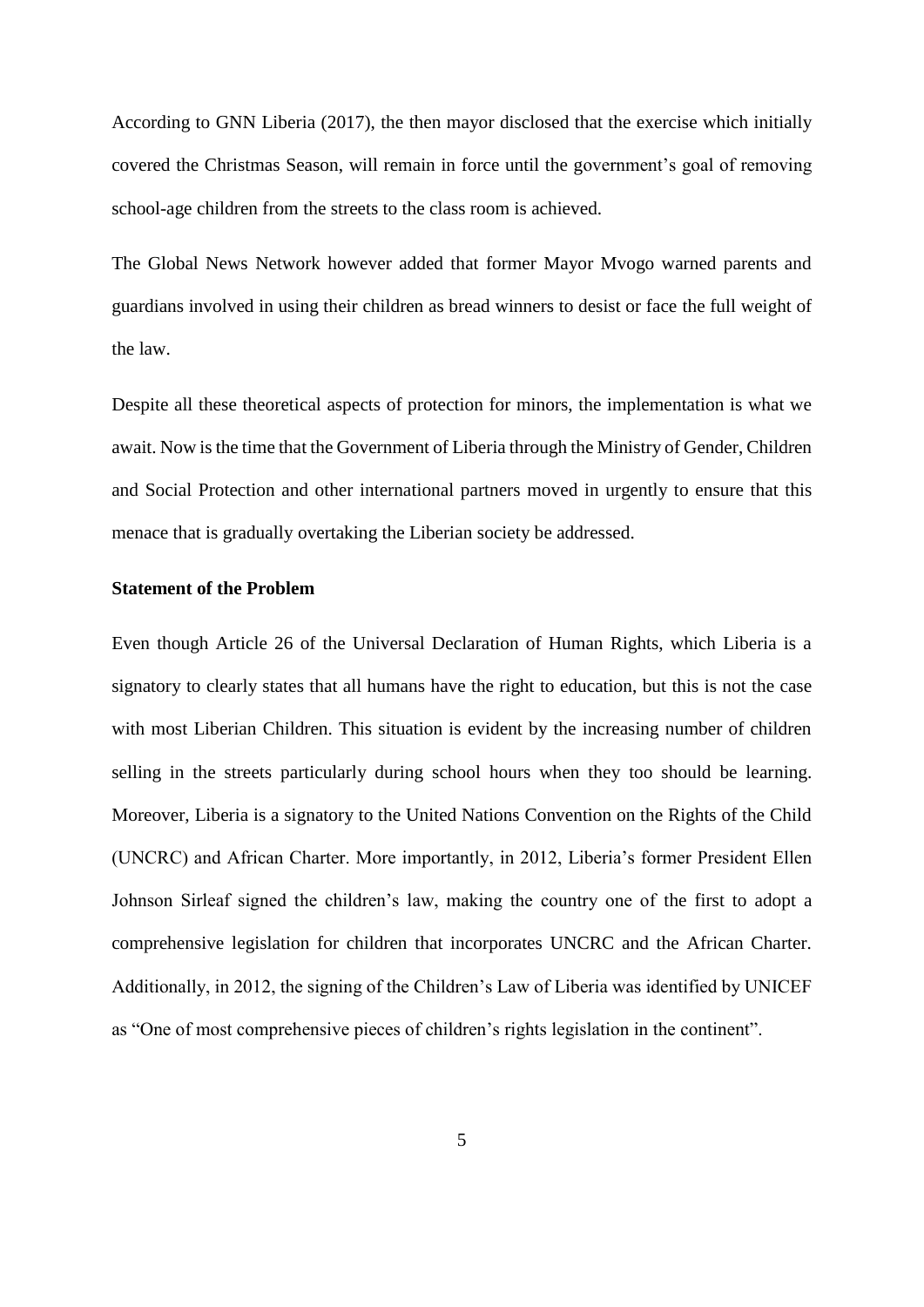Article 7 of the Children's Law of Liberia unequivocally unveiled the right to education for all kids, but the enforcement of this law by the government remains to be seen.

Additionally, it is been perceived by commentators that children found in street peddling are mostly taken from the rural parts of Liberia by family members under the pretense of making those kids to live a better life, which is inclusive of them going to school. But this assurance is not realized as the children turn out to be bread winners for those family members.

Therefore, this research is to establish the untold stories behind the reasons for which teens are not going to school but rather serving as the wage earners for their relatives.

# **Significance of the Study**

When this study is completed, citizens as well as national government stand to benefit because it will disclose the unexplainable reasons for which most children are becoming the main sources of income generation for their families.

Government is under obligation to protect its citizens in accordance with the rule of law; in which, this problem is of no exception. It is hoped that the findings will enable the Government of Liberia to introduce appropriate measures to curtail the problem. The findings will also help parents or guidance to take the necessary actions relative to the welfare of these children. The study is also important because its findings will add to the existing literature in the field.

# **Objective of the Study**

Those teens involved in street selling must be protected as per the Universal Declaration of Human Rights, the Convention on the Rights of the Child, the African Charter, and the Children's Law of Liberia.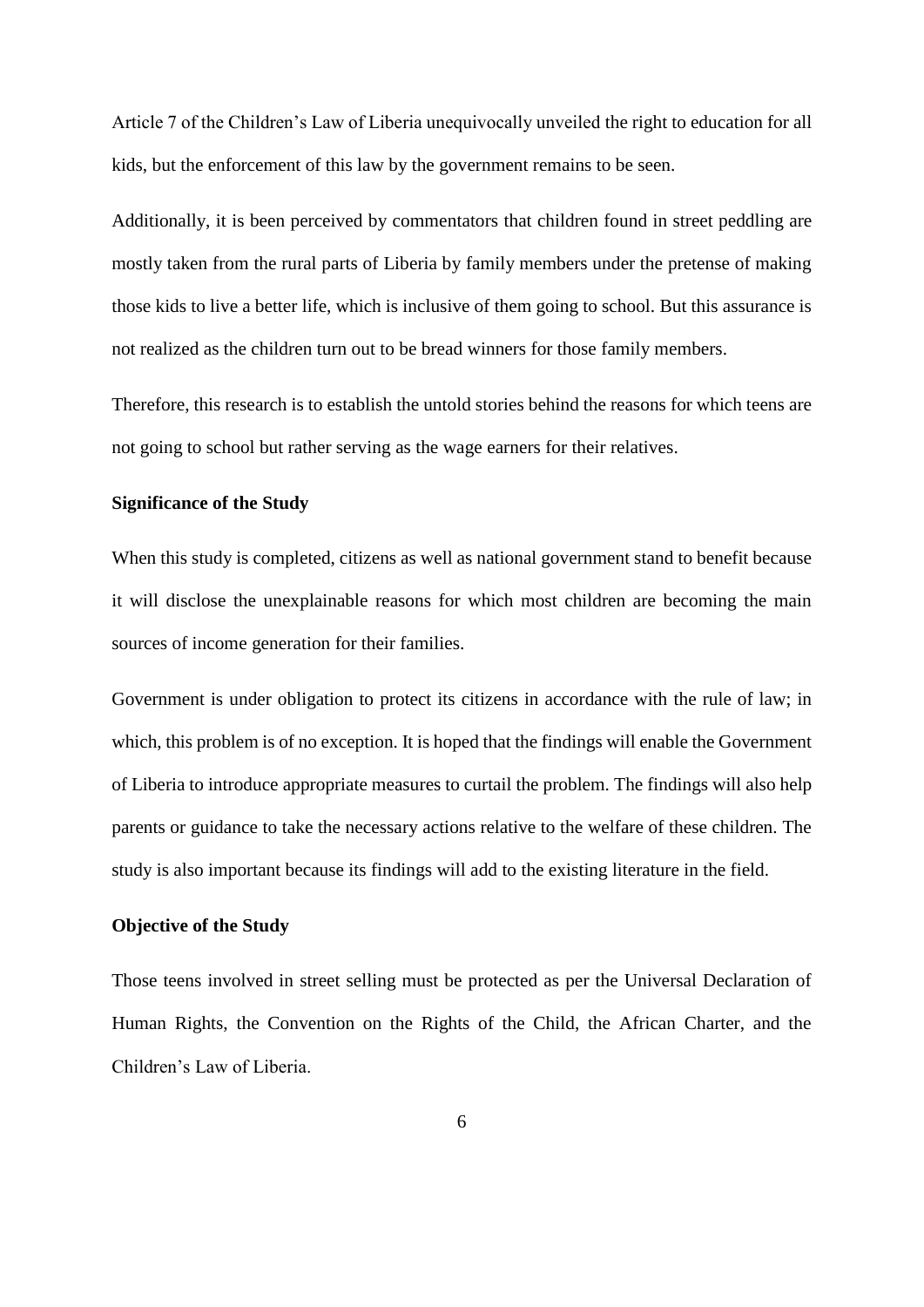These children are Liberians and therefore deserve the protection of the rule of law like any other human being. With that being said, the objective of this study is to expose parents or guidance involved in the abuse of child's right; to remind government to institute stringent measures that will deter parents or guidance from sending their children in the streets to sell; and also, to scare would-be violators of such act and to ensure those kids return to school.

#### **Delimitations of the Study**

This research study focuses on Red Light, one of the largest commercial hub located outside Monrovia. The participants of the research are boys and girls between the ages of 12-17 years who are always selling in the street during school hours. The research also adopted simple random sampling.

### **Limitations of the Study**

The problem under discussion is a one Liberia is engulfed with, and this research has only targeted a single area (Red Light). There is a need for other researchers to conduct study on the issue in other communities. Also, the researcher could not get the parents or guardians of the participants to sign the consent forms on behalf of their children because the children expressed fear of being punished by their parents or guardians for exposing them (parents/guardians).

Moreover, institutions such as the Liberia Institute of Statistics and Geo Information Services (LISGIS) and the Division of Women and Children at the Liberia National Police failure to provide needed information or statistics on the problem was also a challenge to the research.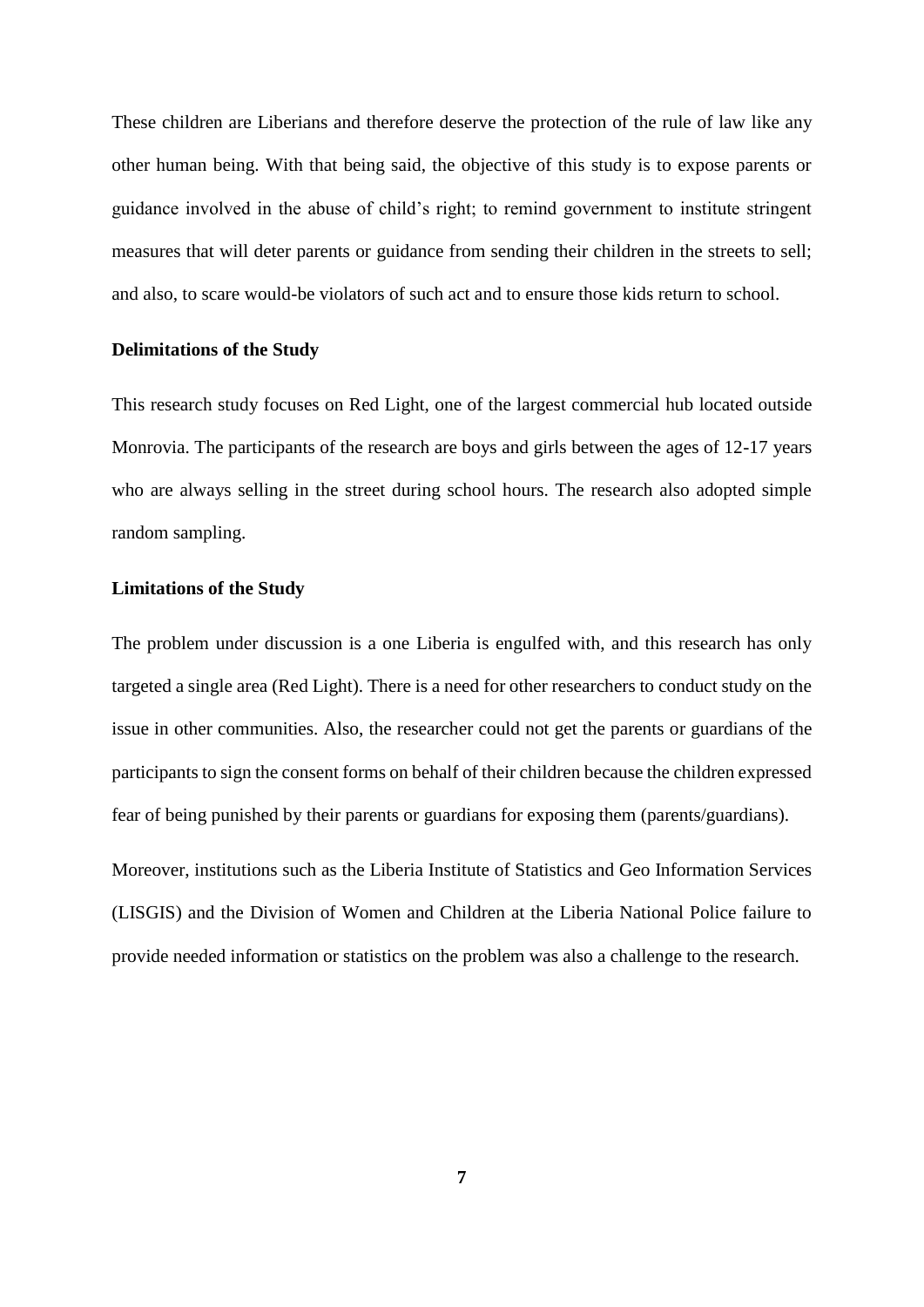#### **Chapter Two: Literature Review**

#### **Impact of Child Labor on kids**

Child labor still remains a serious problem in many parts of the world today. The United Nations Conventions on the Right of the Child (UNCRC) clearly states that:

> "Government should recognize the right of the child to be protected from economic exploitations and from performing any work that is likely to be hazardous or harmful to the child's development or to interfere with the child's education (Moses, 2005).

In spite of many state signatories to this vital international document, the problem still persists in many developing countries in astronomical proportions. There have been nearly insurmountable challenges in combating this social challenge due to competing socioeconomic and political priorities, mostly in Africa and Asia (Archampong, 2001).

According to UNICEF (2013), there are half a million children out of school across Liberia and until recently, evidence suggested that up to 21% of children between the ages 5-14 were engaged in some form of child labor, ranging from domestic servitude and street vending to agricultural labor and sexual exploitation.

Liberia has the highest proportion of out-of-school children in the world; in fact, it is currently expected to be the last country on earth to achieve universal education (Street Child, 2018). Street Child Report 2018 also revealed that Liberia's Southeast has the worst education outcomes. Hence, children born in this region have the lowest chance in the world of learning to read and write.

People living in the Southeast face a lack of opportunity and employment; in River Gee, Grand Kru and Maryland, 65% of the population lives in food poverty;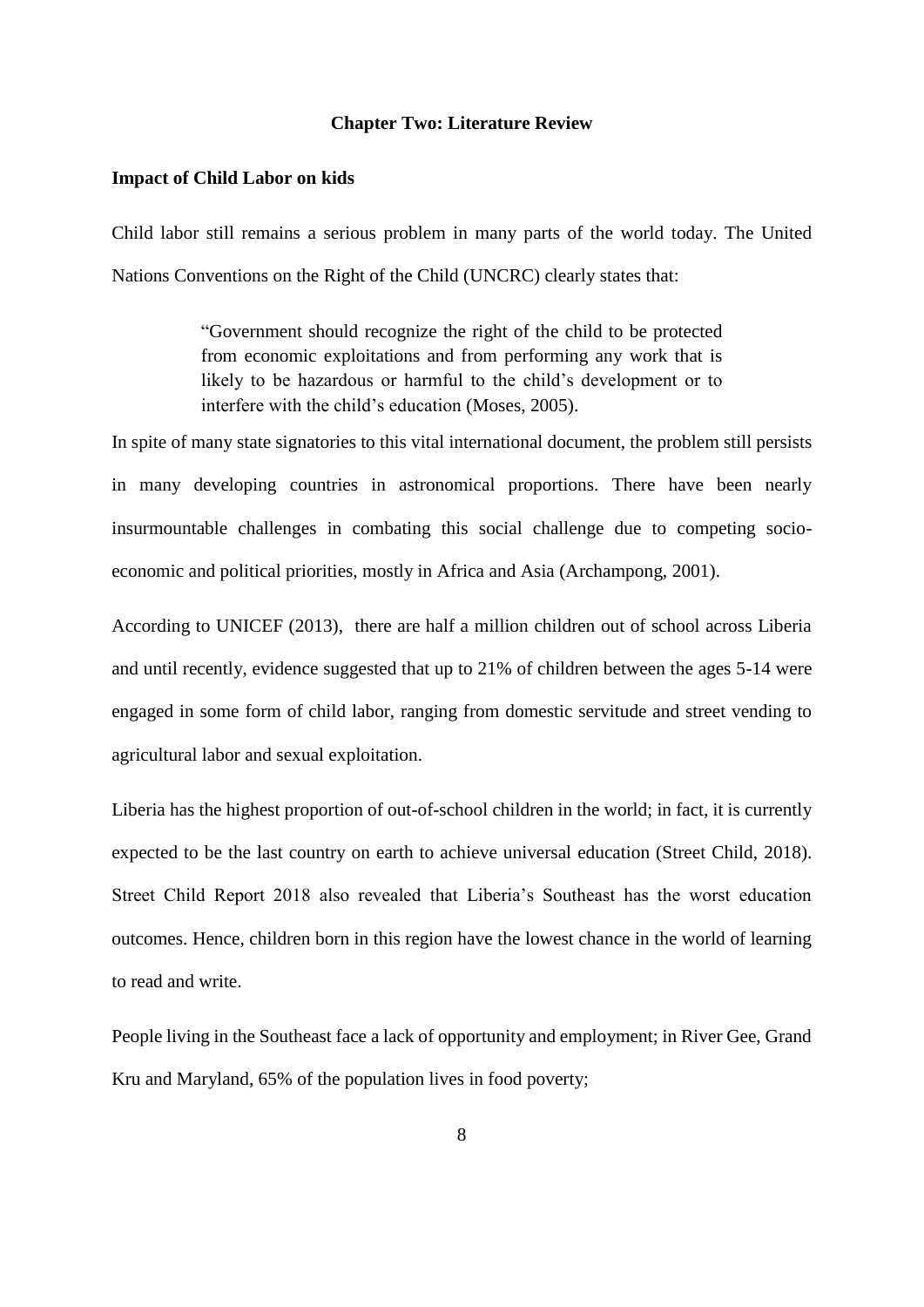gold mining represents one of the only forms of livelihood available and children as young as seven or eight can be seen working in the small-scale mining sites (Street Child 2018).

Street selling poses serious risk to our lives, especially on the main boulevard where motor vehicles are seen moving up and down, a minor street peddler is quoted as saying (New Republic Liberia, 2017). The Red light Community- a commercial hub in Monrovia- has a reportedly disproportionate rate of child street-selling, and an even more terrible environment for children survival and successful upbringing (Front-page Africa, 2017).

In a New Republic Liberia interview (2017), Edwin, a 4th grader of the Red light Community lamented that there is no means he can stop selling in the streets, though it seriously challenges his studies. The minor complained that street-selling, especially as a child exposes children to danger including motor accident, kidnaping, and living loosed life; ending up as zogoes- a Liberian slogan for social deviants. At the same time, a 13-yr-old girl selling peppermint candies in the same locality narrated traumatically her near rape experience by some unknown men after she had completed selling in the night and was on her way home (Ibid, 2017).

### **Consequences of Street Hawking Among Minors**

The International Journal of Scientific and Research Publication (2017) found that the nature of treatment that a child is subjected to is significantly linked to the child's performance in school. Mavrokonstantis (2011) however avowed that child labor is widely perceived to impede the educational attainment of children in a multitude of ways; fundamentally, since both are time inputs, work competes with time devoted to education related activities such as attending school, attending extra classes and completing homework. Left with less time for school and study,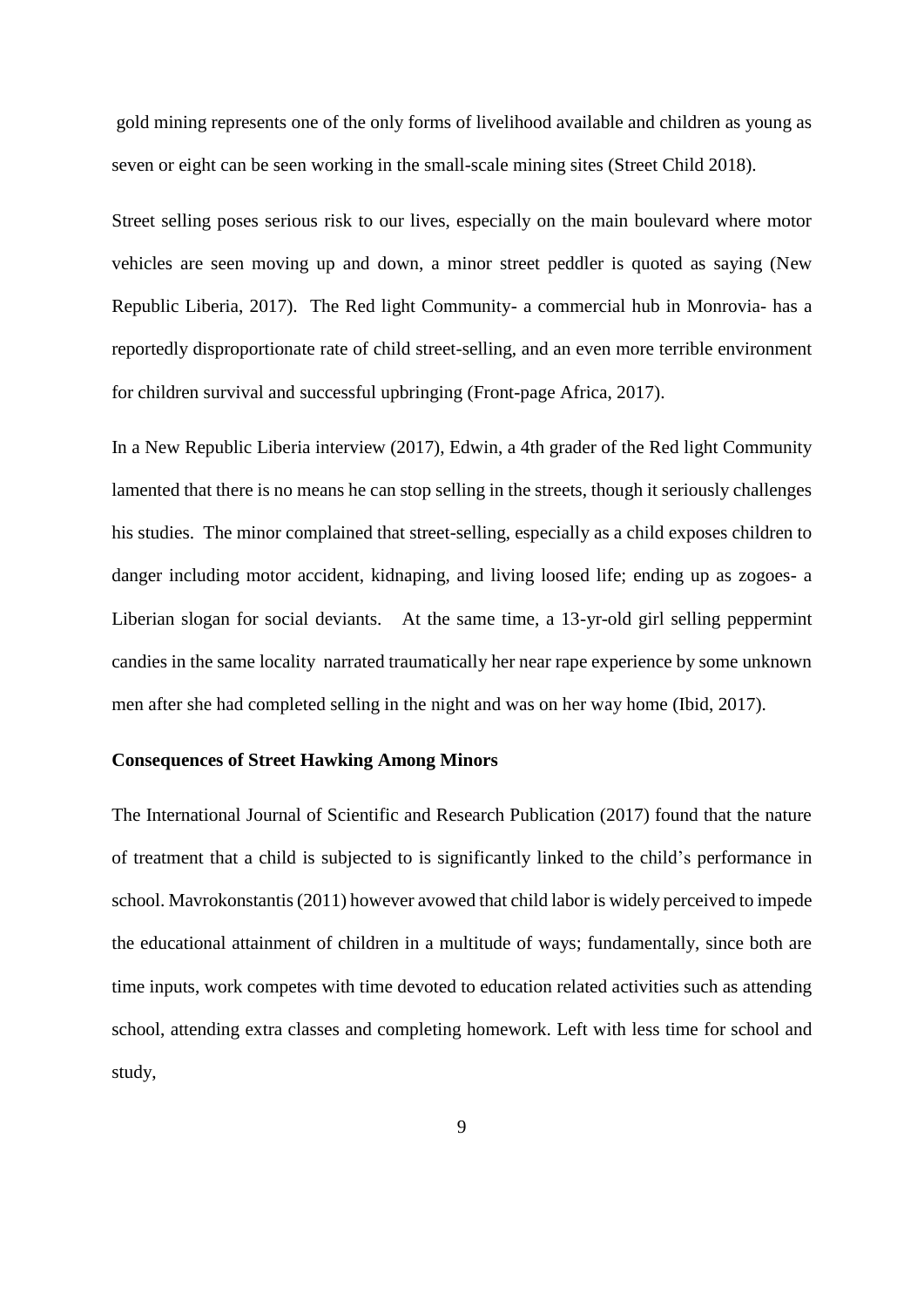working children are not able to derive the same educational benefit as their non-working counterparts.

Child labor can also be strenuous, causing exhaustion and leaving children lacking energy, impeding their ability to focus in the classroom or on home study. Even if they devote the same amount of hours to attendance and study as children who don't work, their lack of energy could hamper their ability to gain the same returns from the learning process (Ibid, 2011).

#### **Street Hawking in Regional Perspective**

In Nigeria, research proves that juvenile street hawkers develop maladjusted patterns of behavior, which impair their academic, moral, social, physical, and psychological growth and development thus affecting their future negatively (World Journal of Education, 2012).

In Peru, the consequence of street-work led to many of the children reported deteriorating educational progress. Having to work long hours on the streets is not only exhausting, but also has negative influences on school performance. Work reduces the number of hours at school or the time spent on completing homework, which can result in a definite school dropout (Ensing, 2008)

Furthermore, in Australia, Robinson (2009) observed that the phenomenon of child labor is arguably the tallest challenge that directly impacts school enrolment, attendance, academic performance, completion rate as well as health, rest, leisure and the general psychological disposition of children. Research results from Colombia showed that labor conditions, the number of weekly hours dedicated to work, and the presence of work scheduled in the morning negatively affected the academic performance of child laborers. These results show that the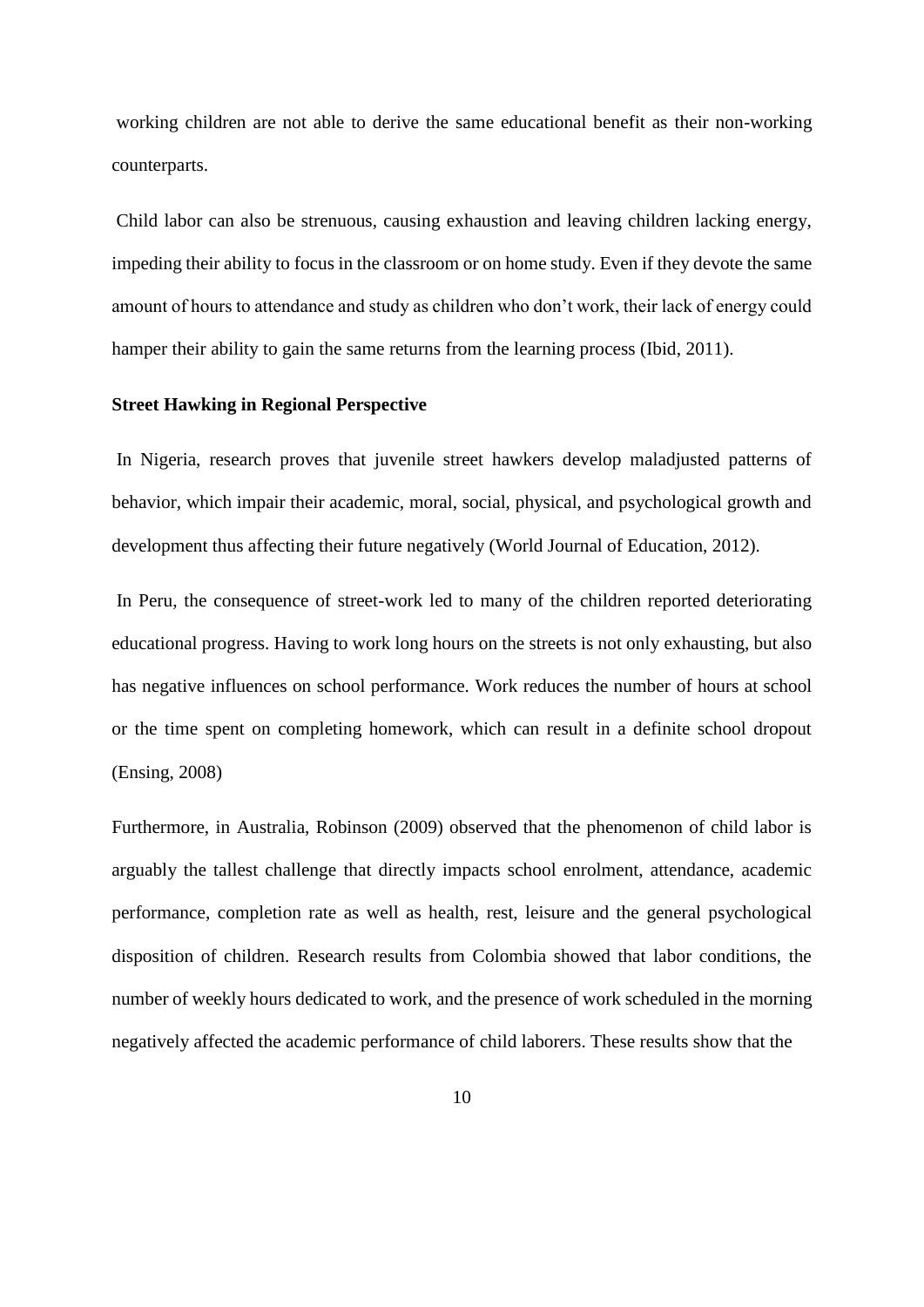relationship between child labor and academic performance is based on the conflict between

these two activities (International Journal of Educational Development, 2014).

In addressing this strategic global problem, the World Journal of Education (2012) recommended that government provides free basic education, improve workers remuneration, provide academic grants and aids to economically disadvantaged parents, and create jobs for unemployed parents in order to keep children from hawking under the guise of subsisting family at the expense of their total development.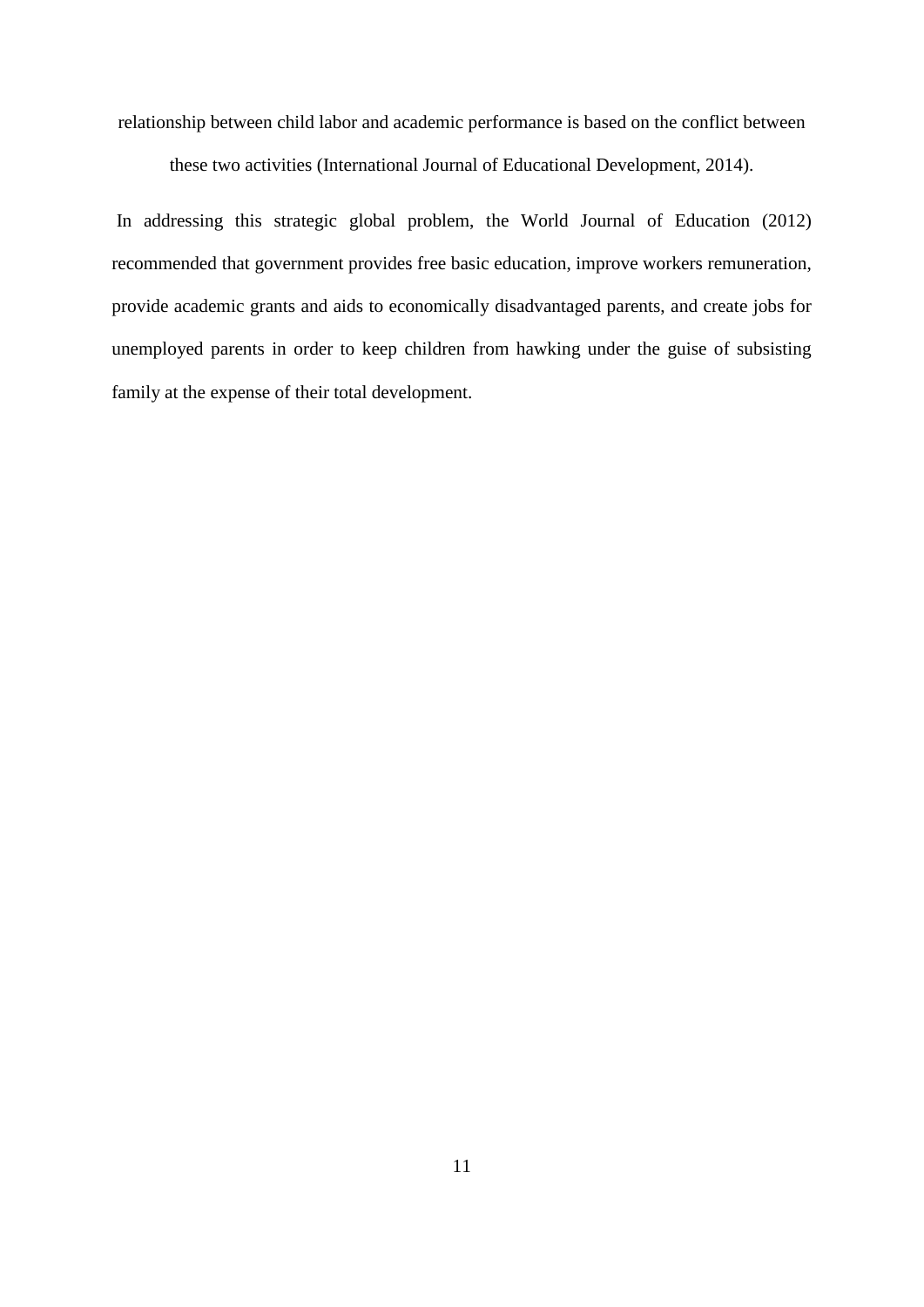#### **Chapter Three: Methodology**

The primary objective of this single design qualitative research study is to test the research questions that correlate with minor street-selling, its causative and resulting factors. The methodology employed to test the research questions is presented in this chapter. This chapter is organized into five sections: selection of participants, instrumentation, data collection, data analysis procedures and ethical consideration.

### **Selection of Participants**

In this study, purposive sampling provides a convenient way of investigating a specialized population of street-selling minors. A purposive random sampling of minors between the ages 12-17 involved in street selling was conducted in the area of study- Red light Community. Based on the vastness and commercial vibrancy of the area under consideration, a sample of 15 kids were interviewed and taken primarily from along the road side, where they are easily identified.

#### **Instrumentation**

The first instrument used in this study was direct non-participant observation. Another pivotal instrument employed was a semi-structured, open-ended interview of 15 street-selling minors in the Red-light area. All interview questions were directly correlated to the research questions, and allowed participants to fully reflect on their challenges and experiences.

# **Data Collection**

This study was conducted using multiple sources of documentation to ensure a proper balance of evidences that connect the questions asked to the data collected and conclusions drawn.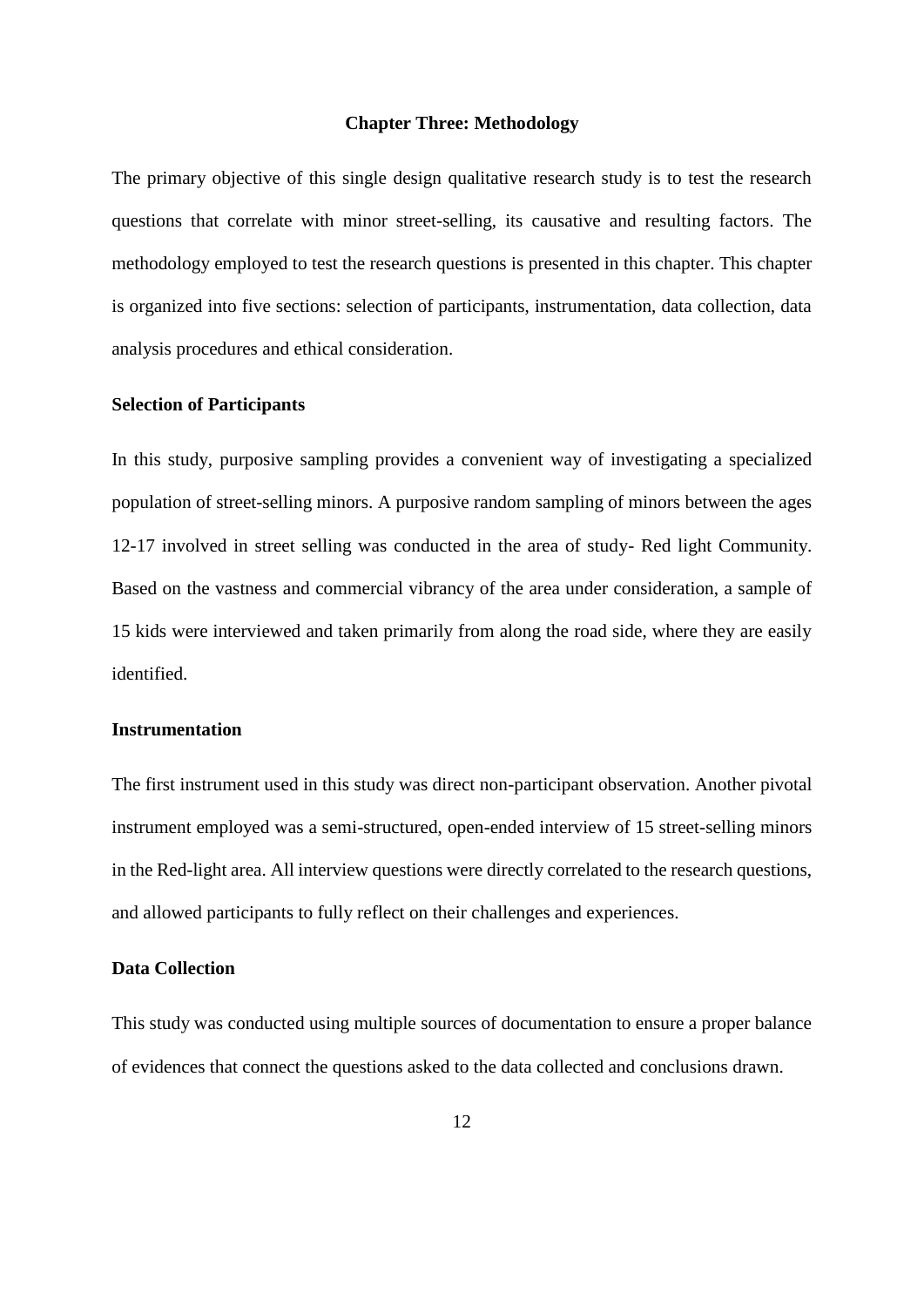The triangulated data collection procedure for this study includes: direct, non-participant observation, semi-structured interview of 15 street-selling minors and document analysis (from government, media publications and social workers review).

# **Data Analysis Procedure**

The data collected were coded, categorized and themed to determine relationships among variables. Content Analysis, Thematic Coding, Conversation and Narrative Analysis were employed to establish and understand patterns or themes of related ideas from information gathered or data collected. All the major ideas were mapped out, identified and themed from the perspective of the participants.

# **Ethical Consideration**

Ethical consideration was not entirely observed due to the unwillingness of most of the participants to take the researcher to their guardians for fear of being punished. Additionally, the researcher could not reach other parents due to financial constraints.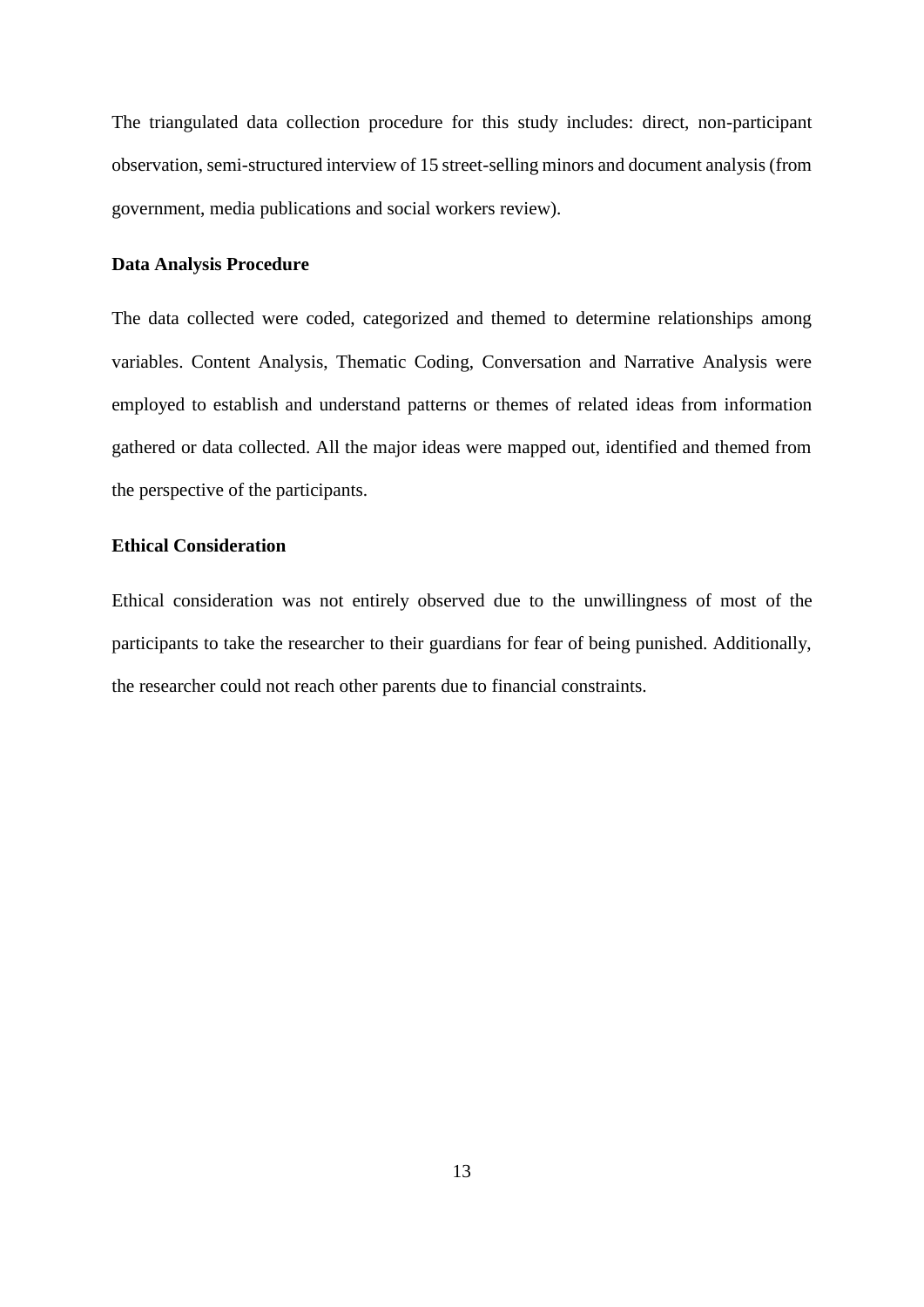#### **Chapter Four: Findings and Results**

From the research conducted, children's involvement into street selling in Red Light can be attributed to various reasons:

According to the first respondent, a fifteen year old boy who sells cold water in order to get his recess said: "I was taken from Nimba County(where my Ma and Pa living) by my big brother and the two of us living in  $72<sup>nd</sup>$ . My big brother selling Corn Bread to pay my school fees at 72<sup>nd</sup> Public School, but he can't give me recess, so I selling ley cold water so I can get money for recess".

In the same manner, respondent two, who is a 15 year old girl said:

 "I live Jacob Town and is attending the Pipeline Public School. I sell cold water also to help me get my recess because my mother na (not) having money, and so, she can't give me recess when I'm going to school".

When the respondent was asked why she is selling water during school hours when she should be in school, this is what she explained:

 "I am selling cold water today because I was sent home for school fees; so, my Ma (mother) asked me to sell and help her pay my school fees".

Also speaking, respondent three (a 12 year old girl) had this to say:

 "I living with my uncle and aunty behind Ma (mother) Kebbeh Gas Station in Red Light. They took me from my Pa and Ma (father and mother) in Gbarnga, Bong County and since da (that) time, ley (they) wah (were) sending me to school, until ley few day (recently) ley school sent me home for school fees".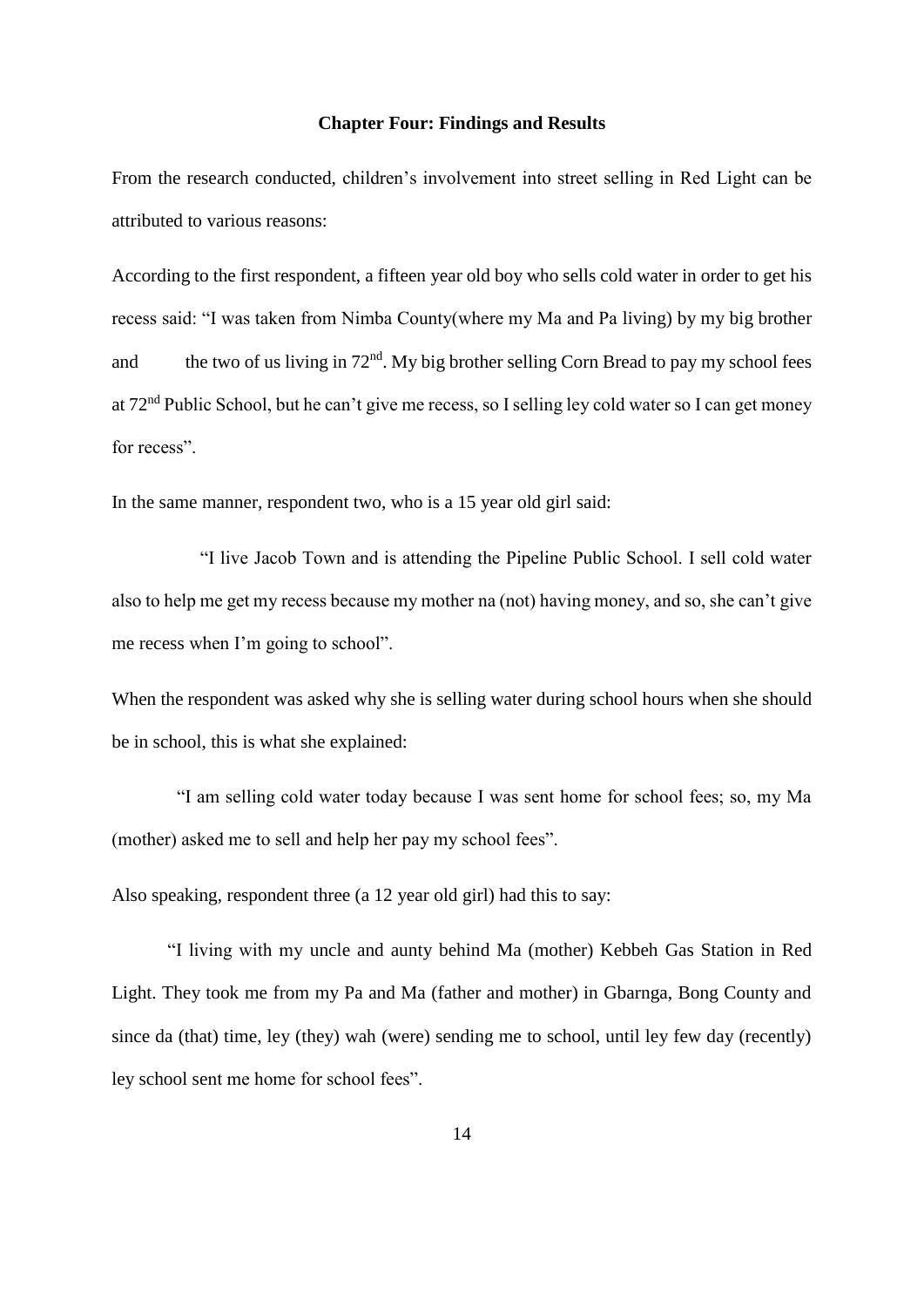The third respondent added:

 "Since my school sent me home for school fees, my uncle and aunty forced me to come sell cold water so they can pay my school fees".

Also explaining his ordeal, was a 13 year old boy who also sells cold water. This is what he disclosed:

 "My uncle take (took) me from in Bong County two month na, but he say (said) I mon (must) be selling water yea ( for some time) so he will sent me to school second semester". When the little boy was asked whether his uncle is currently working, he explained this:

 "My uncle selling lak (door locks) and plenty tin dem (variety of goods), but he na (is not) sending me to school"."My other brother and sister in school. Only my one can come sell cold water," the 13 year old boy narrated.

Another participant was a 16 year old girl, who sells peanut. She said,

 "I Guinea-Kpelleh girl. I come from Guinea two year na. Since da (that) time, I na in school".

 "I living in Johnsonville with my Ma (mother). She (her mother) selling small small thing too but in Johnsonville ley people can't really buy, so la it make I can come way in Red Light to sell lay ground-pea (peanut);" she said.

The 16 year old girl disclosed:

 "One woman wah (was) teaching me how to sew, but ley woman na (isn't) here again. So since la time, la ley ground-pea here I selling. In the evening after I finish selling, I can take ley money to my Ma (mother) for her to keep it; then,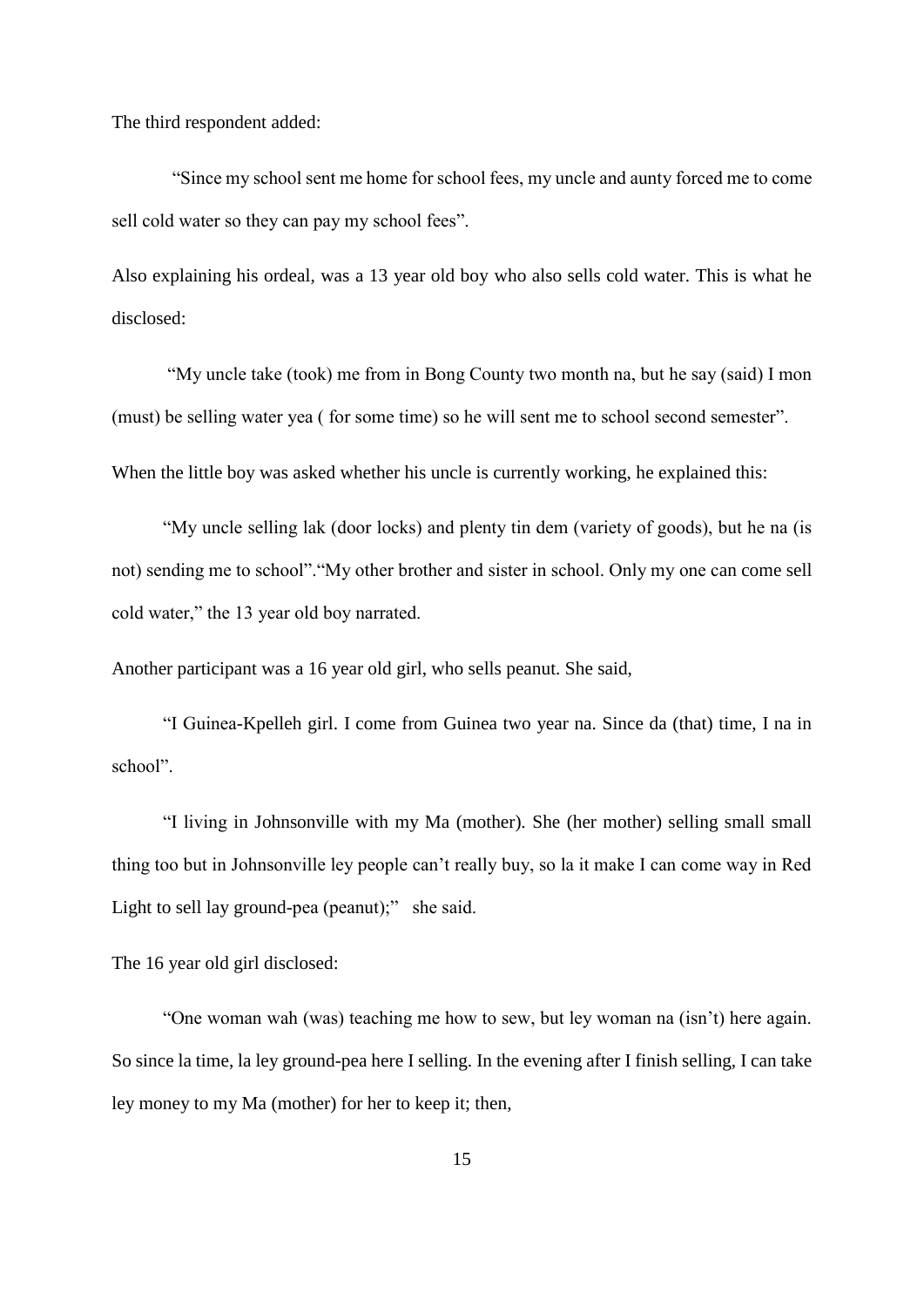anytime I ready to go buy, I can ask her for ley money."

Just like the 13 year old boy who sells cold water, the sixth respondent, a 15 year old boy also selling cold water had this to say:

 "I came from Grand Bassa County in ley same year, October to live with my aunty in Pipeline Supermarket. My aunty promised to send me to school second semester, but until la time (until then), she say I mon (must) be selling cold water yea (for the time being)".

When the researcher posted the question of what job is his aunty doing in order to send him to school second semester, this is how he responded:

"My aunty na (isn't) working but her husband doing business".

The next minor interviewed was a 15 year old boy (the seventh respondent) who sells what is popularly known as Pollo in Liberia. According to him,

 "I in school but I na (don't have) get copy book, so I selling ley Pollo so my Ma (mother) can put susu and buy my copy book".

The respondent continued:

"I living in  $72<sup>nd</sup>$  with my Ma (mother), but she na (isn't) doing anything na na (right now), so I got to help her for her to buy my copy book".

After the question, are you sure this is not something you do usually was posted to the little boy, he responded like this:

 "I in PCA (Paynesville Central Academy), but come sell every day after school to help my Ma (mother)".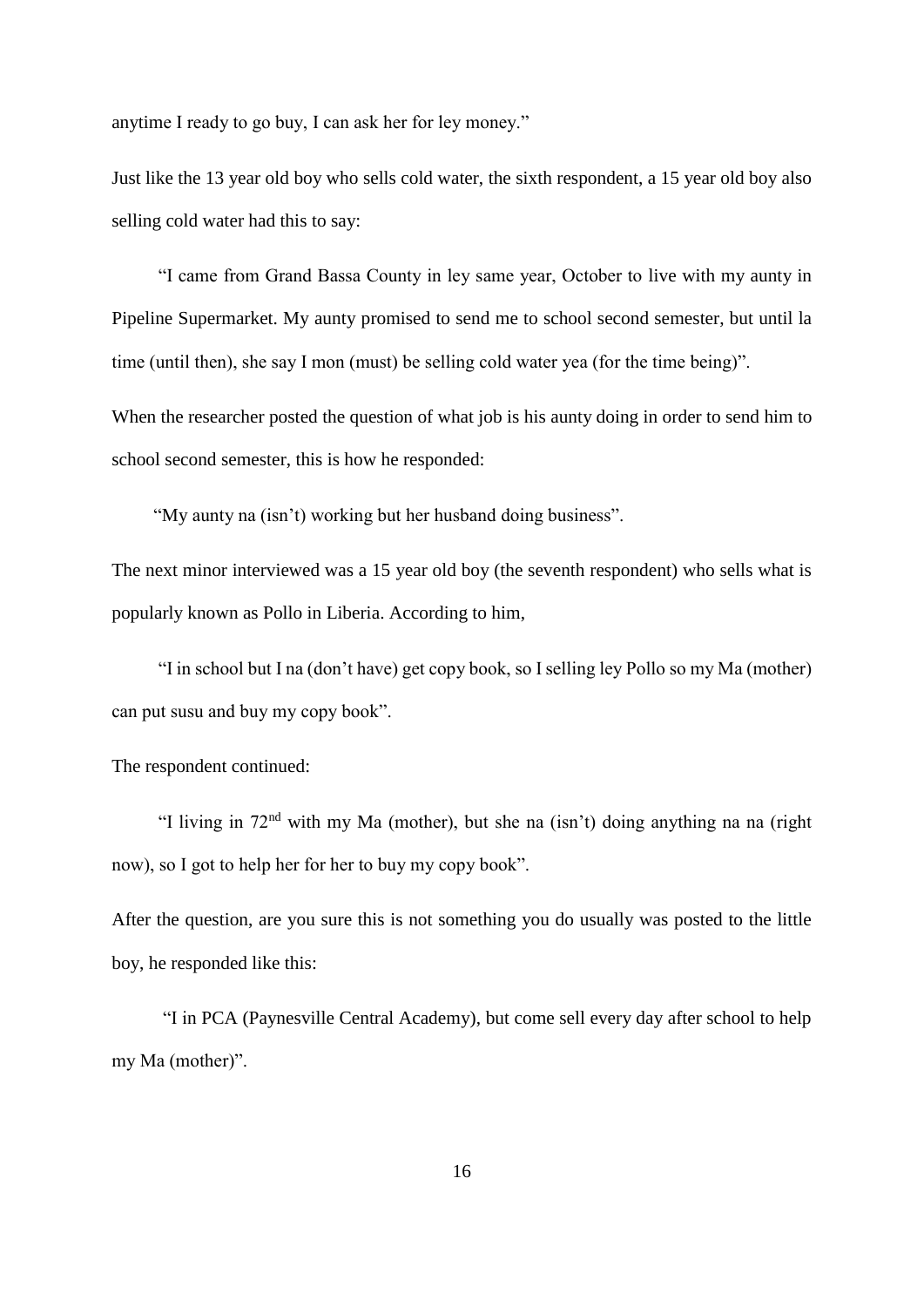Similarly like other respondents mentioned, the eighth participant (a 16 year old boy) said:

 "Ley send me out of school for school fees. Da why I come sell to get money so that my people can be able to pay my school fees".

 "I na living with my won Pa (father) and Ma (mother). Ley people I living with na doing anything, so I got to sell ley slipper dem to get money for them to pay my school fees," he added.

Also speaking, a twelve year old boy (the ninth respondent) revealed:

 "I selling ley water here because my Ma (mother) na (doesn't) get money to send me to school na na (right now). My Pa (father) died ever since and since da (that) time, da only my Ma remain, but she na (isn't) working; so I have to sell lay cold water for us to buy food to eat. We praying to God that second semester I will go back to school".

Moreover, the tenth respondent (a 16 year old boy selling disk) had this to say:

 "Proh (big brother), I want lie to you. I selling ley disk here because I got to pay my rent, buy cloth and eat because man like me pa, I doing everything for myself".

With that being said, the researcher asked the little boy,

 "wettin make you on your own, you na with your people"? The boy disclosed: "oh la eh because my people dem ley area where they air, ah want be there".

 "My people dem way in Grand Bassa, la only my big big sister dem with my aunty dem, la only dem I having here," the 16 year old boy respondent to the question about the location of his family by the researcher.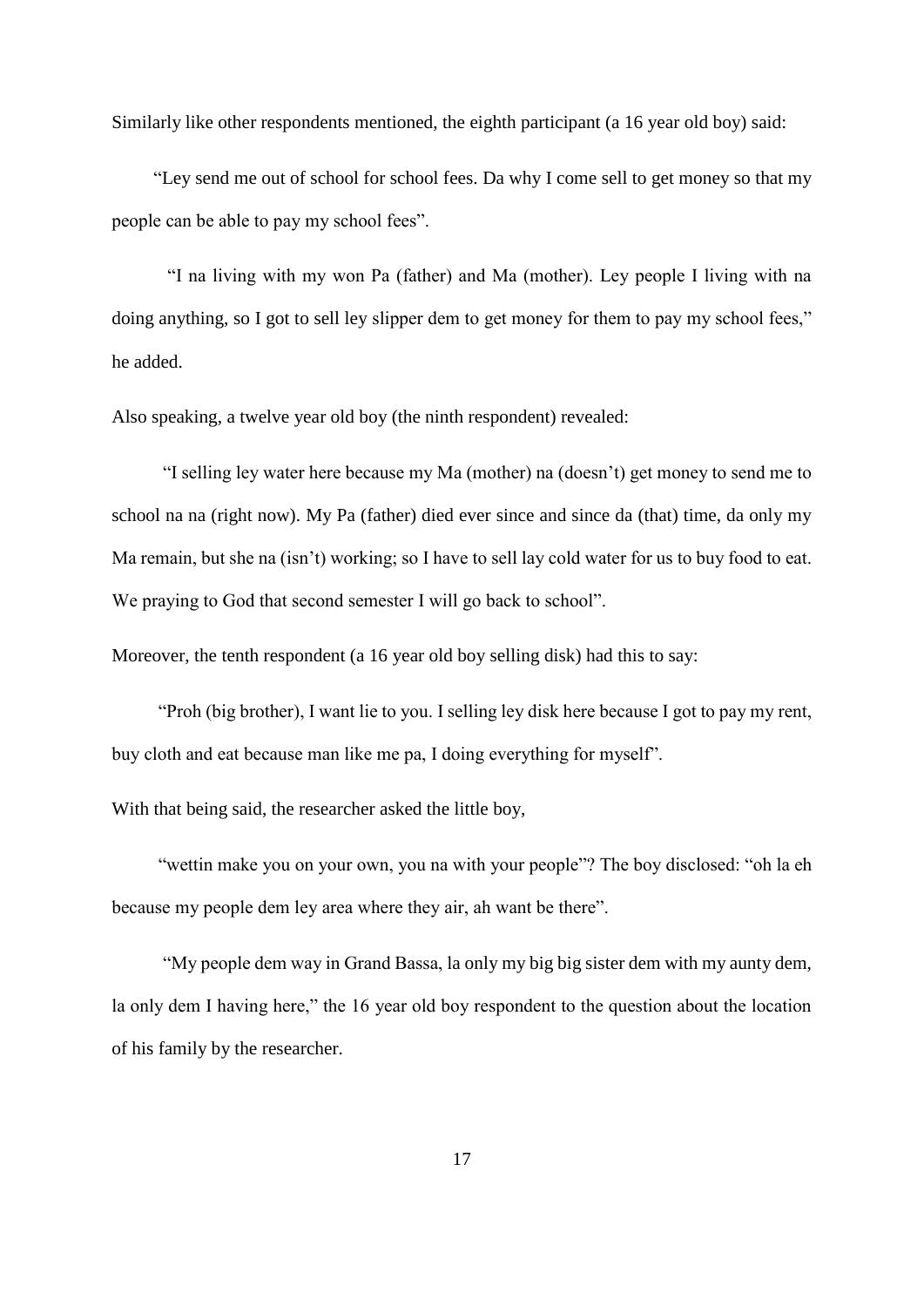The little boy added:

 "La me and my senior man we come here, me and my proh. My born brother but ley problem la there ley man woman too get problem yeah! She na want see me in ley house and other thing them; since I come in ley house ley way she can be behaving and tin dem, so myself too, I just decide to lee ley house".

When the disk seller was asked whether he has been in school since he left Grand Bassa, he said this:

 "Me, no! La only my Ma used to send money because me and my Ma, we can communicate one one time".

From the story of the boy, the researcher gained more interest and decided asking the minor when he left Grand Bassa; a question the little boy didn't hesitate to respond:

"Since I left from there na, la my four year here na".

He said,

 "lay disk here, I na make one year selling lay market na because lay first market I wah selling, I wah helping one big brother right here in front lay bank, LBDI Bank, I wah helping him to sell and other tin dem, but I wah get lay money and tin dem because I lee keeping money, keeping money, I get lay money and tin dem la how come I buy lay tin dem".

Also adding his voice to the participants was a 17 year old boy who sells black plastic. He narrated the reason behind his street selling: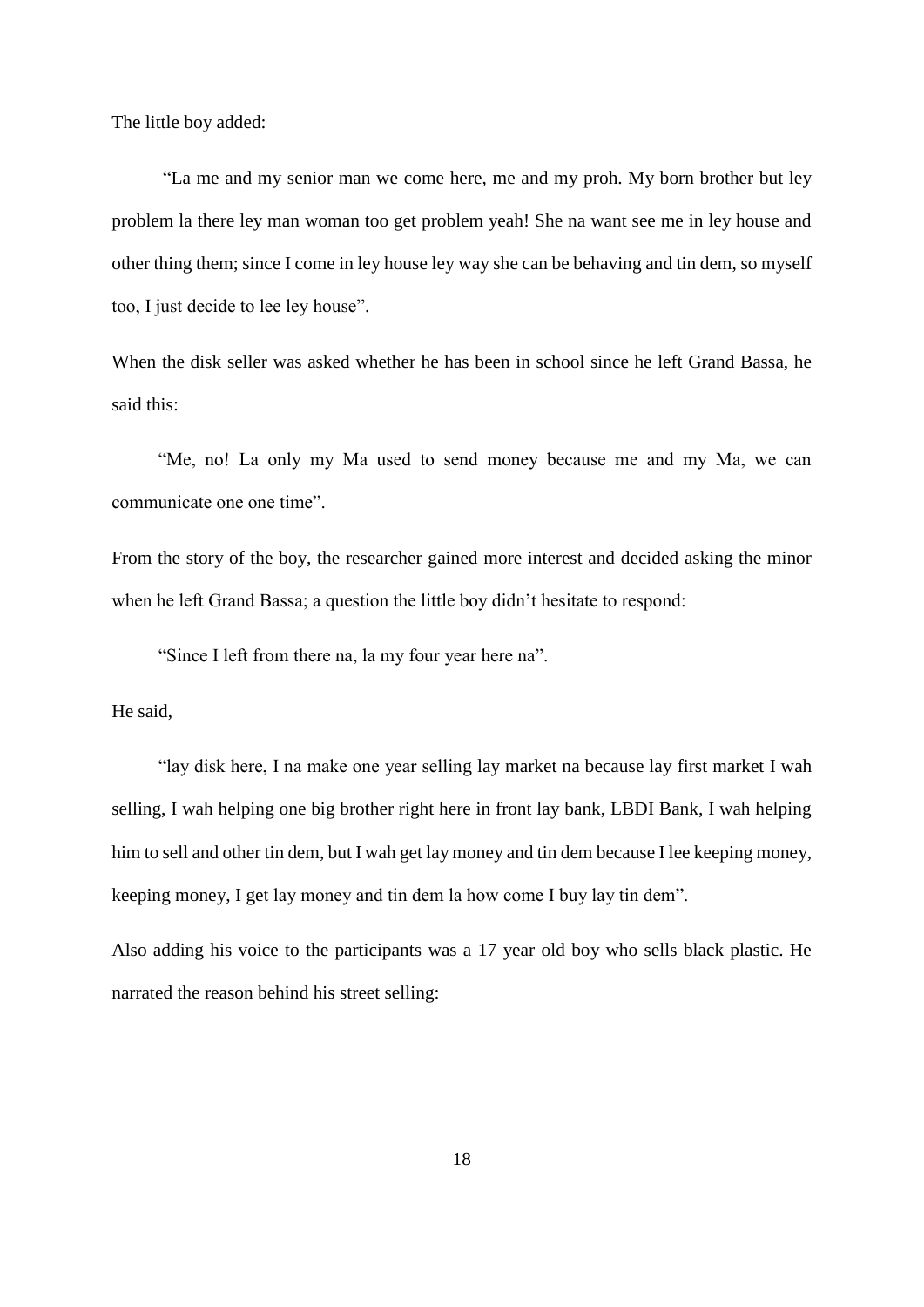"I selling because my Ma na here and my Pa sick, so I got to sell to pay my school fees".

 "I go to school then after school I come in lay market to sell my plastic bag. For our food pa, da my Ma can send lay money, but for my school fees da my seh seh. Me and my Pa living in Pipeline Community," the boy explained.

For his part, a 15 year old boy also selling plastic said,

 "Bribee, I selling lay market here to help myself because I living with my grandma in Soul Clinic and she na doing anything".

 "My Pa living Bernard Farm with ley other children dem, but he na even sending them to school," he responded to the question about the whereabouts of his parents.

This is how he concluded:

 "I got to come sell my plastic after school to pay my school fees in PCA (Paynesville Central Academy)".

Just like few of the previous respondents, the thirteenth participant said,

"I live Bernard Farm, Toe Town".

When he was asked like aforementioned respondents about why was he not in school but rather selling during school hours, he quipped:

"Because my parents na get lay hand".

Another question follows,

"Who you living with in Bernard Farm"? This was his response: "With my Ma".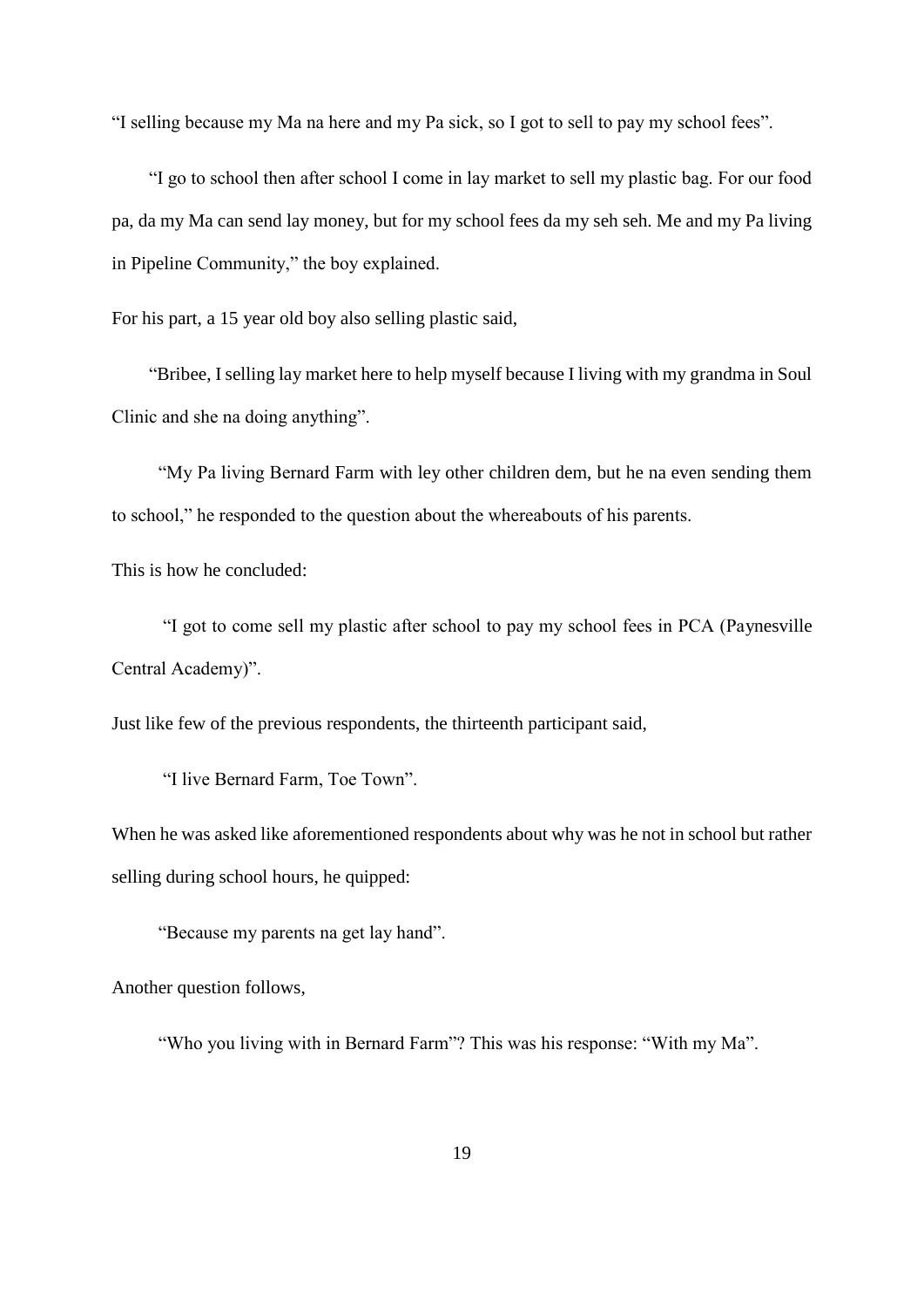The researcher developed interest in knowing the location of his father. The little boy said:

 "My Pa in the state (United States of America). He na paying my school fees yea because he just go, he na settle yea and my ma too na working".

 "I can save lay money. La lay five month here na," were answers the child provided when he was asked what he does with the money after selling and how long he has spent doing business.

Also explaining her ordeal was a 12 year old girl who sells beans.

 "My Ma and Pa died in Guinea ever since, so la how I go lived with my grandma. Then it na still long too, my grandma died. La how ley woman I living with na na wah in Guinea la time and tell lay people dem for me to come be with her here in Liberia."

 "Lay time we come, she get sick so I tell her say I will lee sitting down side until you finish alright na, la lay time I will be going to school. I lee sitting down side la woman she lee me here she go Conakry because la lay play where her grandchildren them air, she go there. La Conakry her medicine air, lay sickness la wah on her la lay play lay medicine air," the little girl revealed.

# She further:

 "So la how I lee behind la woman, lee behind her. She get her well-house in Gobachop field. So I lee selling for la woman, for la woman but lay day I tell la woman say I want go to school, she can say she na get money. Myself, I na get problem, I can say lay way you na get money let me be selling because she can sell Beans and plenty people owing her in town. So I tell her lay way ain't going to school let me be selling for you. Lay day we be get money na, I will be going to do small small work then in the evening I come and do lay small small work.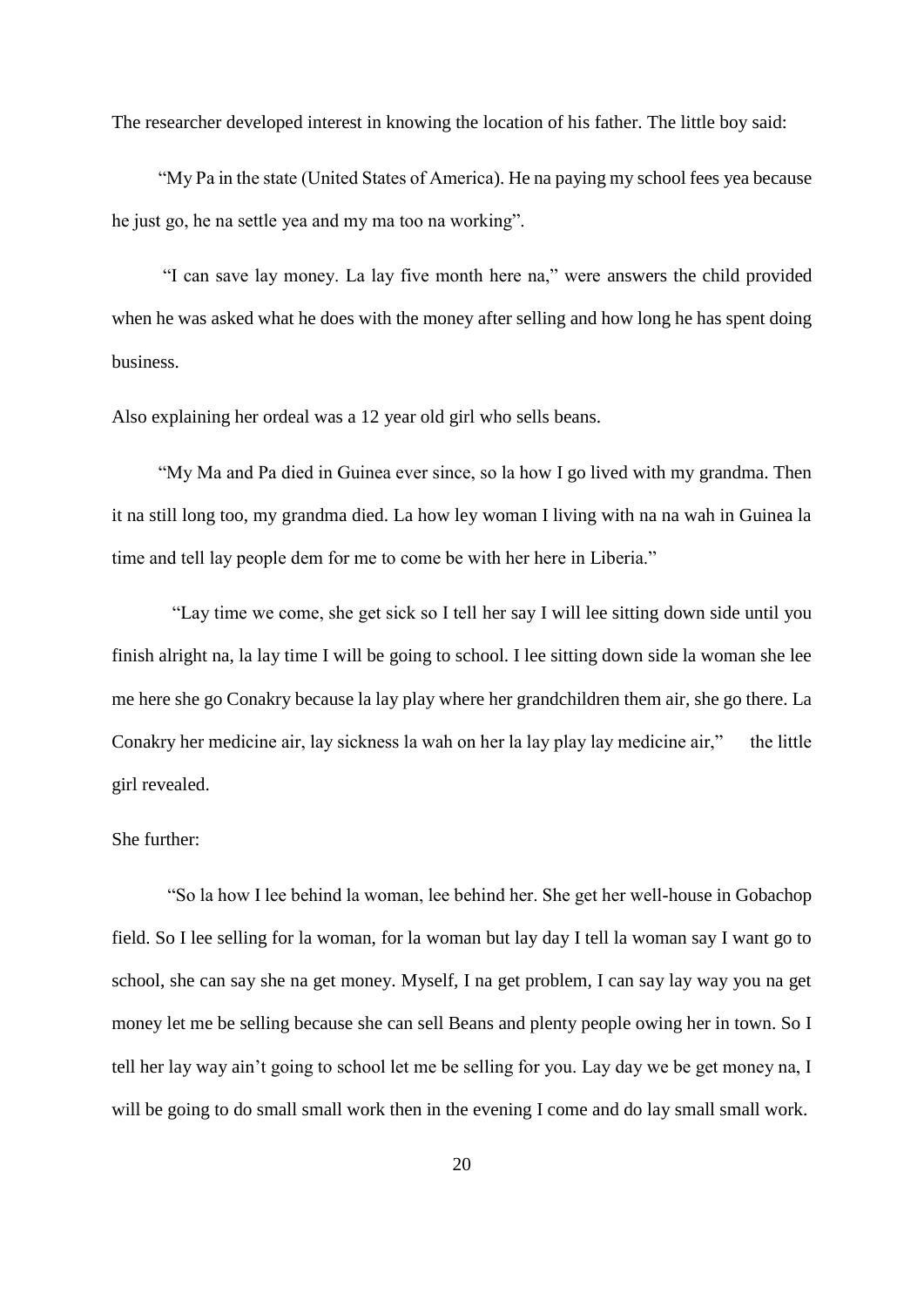La how she agreed. So la it bayney ain't going to school," the girl added.

Additionally, she said:

 "Da woman la good woman but la her husband tell her say she mon na sent anybody who na her child living with her to school. But she making money because she selling and her husband too working, but all lay children them what been living with them can't go to school. They can only be there and get big and go to their husband them".

As for the fifteen respondent (a 16 year old girl selling bra). This is how she addressed the researcher's concerned:

 "Fine boy, ley (let) me tell you the truth yeah. Da my aunty and myself can sell ley market (bra) here, because my ma old na, and she na doing anything".

 "We used the money we get from here (the business) to buy food for the house and pay my school fees too. We living Mount Barclay. I can only come sell after school or ley day we na having school."

 "When do you study if you have to come from school to sell?" the researcher posted a question to the participant. She answered in this manner,

 "When I go home in lay night I can study, but sometime I can be tired because lay walking around can be too much".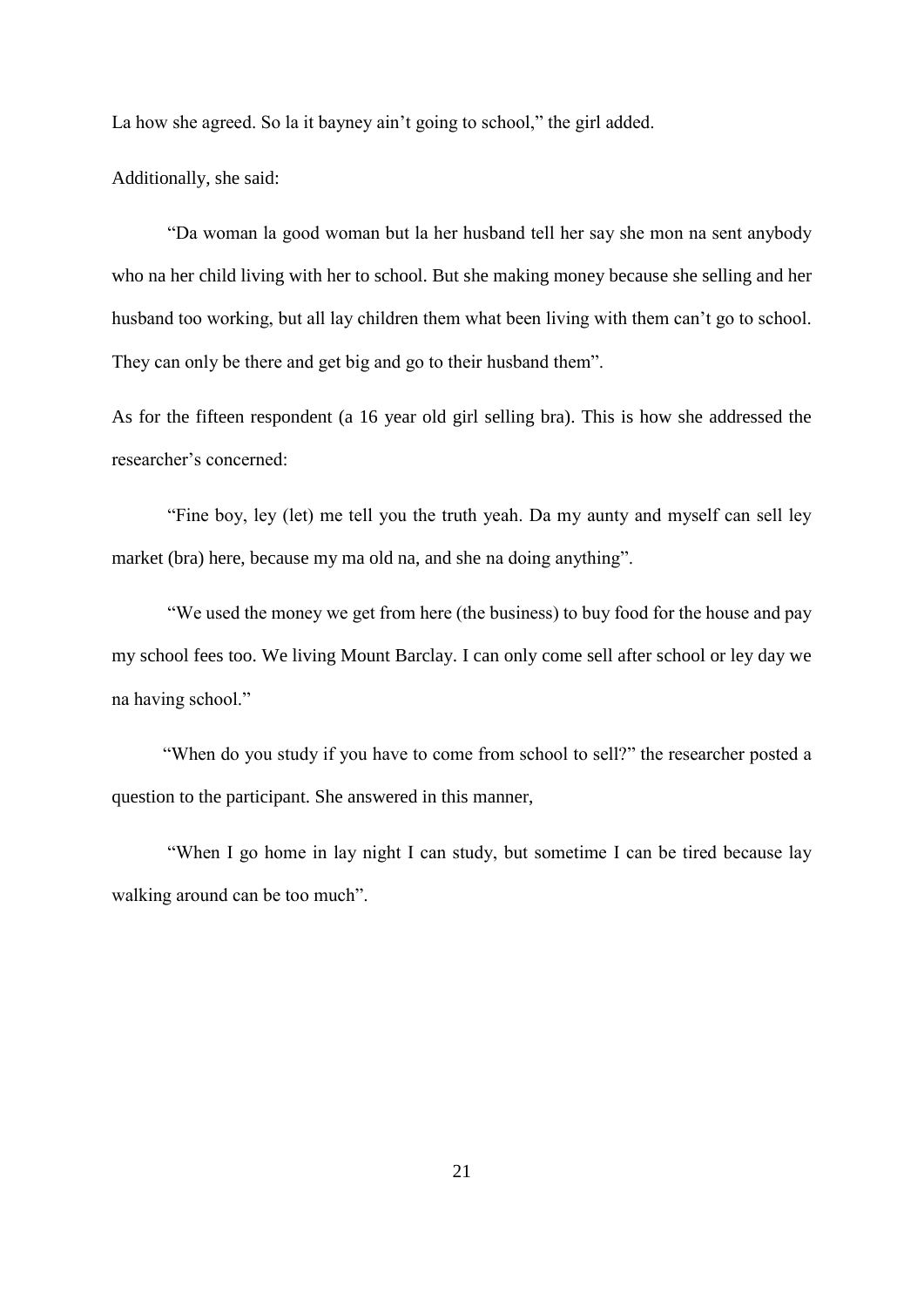#### **Chapter Five: Discussion**

Kids' involvement into street selling is a common practice in Liberia, even though it is a form of child labour. This is necessitated by the need for children to assist their families financially, and in some aspects serve as bread winners for their families, especially when those families are economically impaired. In some instances, family members or other relatives intentionally treat children in such manner without the slightest thought on the effects or challenges they may face while selling.

In this study where boys (11) outnumbered girls (4), the findings proves that most minors are into street selling because of their parents or guidance inability to provide most of their basic needs, due to the unavailability of jobs for the fathers, mothers and other relatives or caretakers. Moreover, the study also shows that a handful of teens are just used as income generators, and are not even into any academic or vocational institution. Like in few cases, where the teens were taken from other counties with the promised of being sent to school, only for them to end up selling in street corners for their survivability.

Street hawking is hazardous for minors particularly taking into account the effects such as: kids' involvement into road traffic accident, verbal abuse, molestation particularly on the part of females and the use of those kids by power greed or devilish individuals for ritualistic purpose, among others.

Street peddling also has psychological effects on the development of children, in the sense that the environment they grow in coupled with friends they interact with have its own role to play in the child's life. Street selling kids' behaviors are similarly affected through vices such as: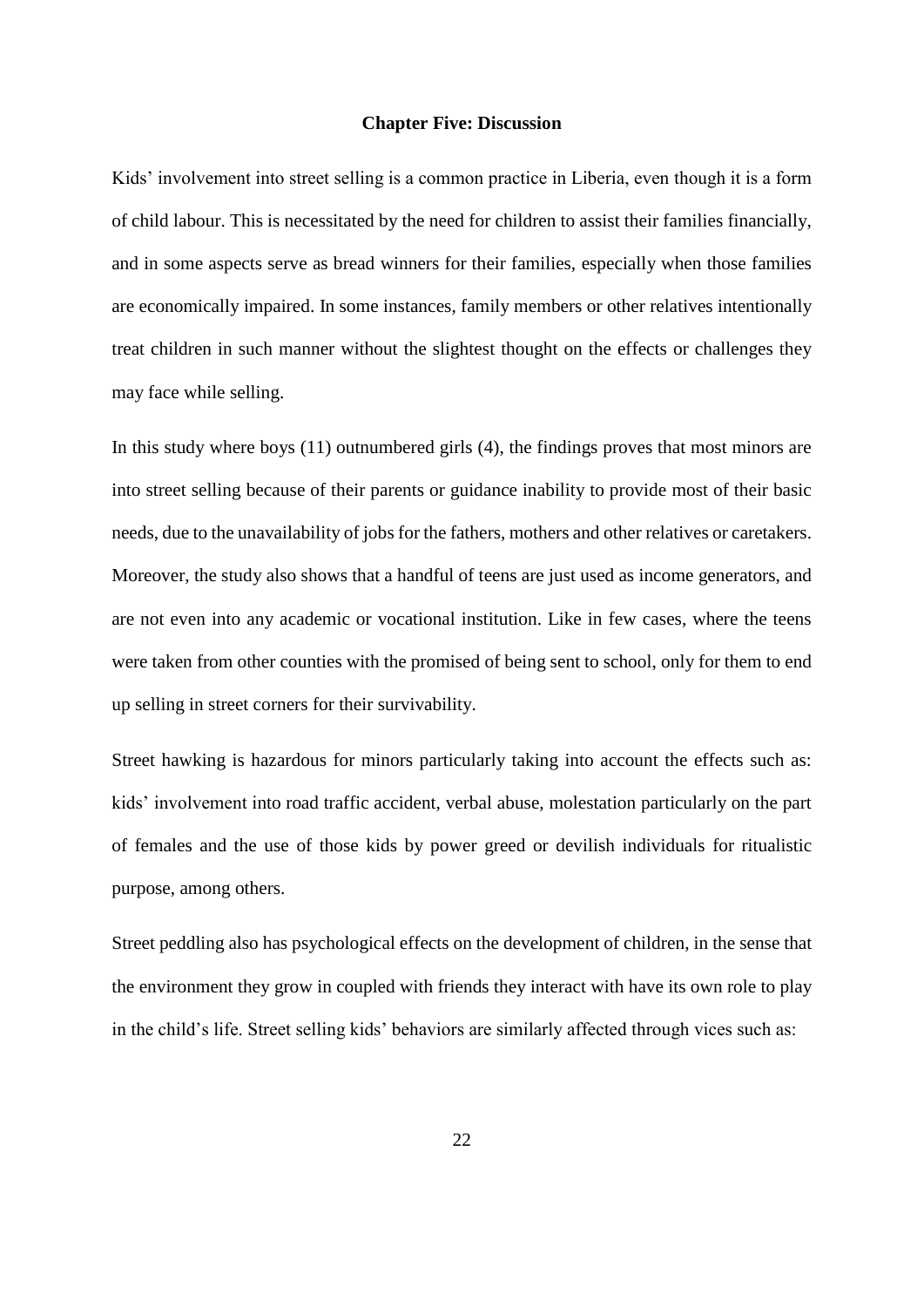stealing, sexual escapades, drug abuse and smoking which they willingly acquire from peers and adults.

Even though the study did not obtain the educational background of parents or guidance of street selling teens, in most cases, poorly educated parents or guidance may likely not appreciate the value of education in the long term, but see schooling as reducing workforce for earnings in the short term. Additionally, poverty, low socioeconomic status and the associated necessity to raise families' income may explain the lack of education and high school drop-out rate.

It is important to be noted that the phrase child labor, which street selling minors cannot be disassociated from, brings to the minds of people that they are children that are maltreated by unrelated guidance. But for this study, majority of the kids disclosed that they are involve into the act based upon their parents or guidance incapacity to provide their basic needs.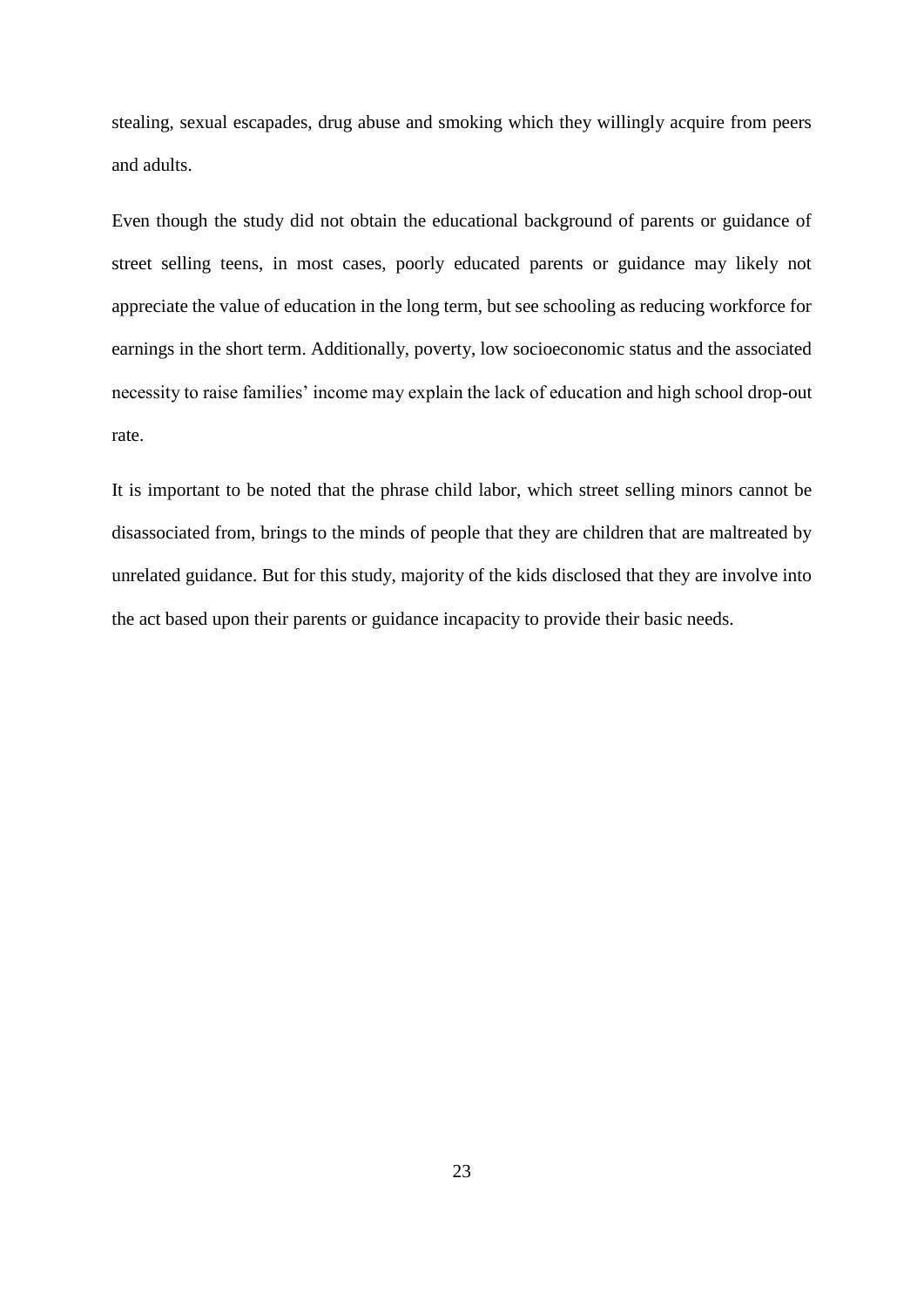#### **Conclusion**

The purpose of this study was to dig out the untold stories behind the factors responsible for minors' participation in street selling in the biggest commercial center in Paynesville, called Red Light. Findings from the study prove that poverty is a major factor leading to kids' existence in street hawking. Most children found in the street (Red Light) during this study decried their parents or guidance joblessness as the reason for they were selling.

Nevertheless, parents need to understand that their kids' education is more important in the long term than putting the teens in the street to work through street selling, which is more of a short term provision of families need. Moreover, parents also need to understand the dangers associated with street selling kids.

Additionally, parents also need to understand that children are not adults; therefore, they must not play a role as parents who are charged with the responsibility to serve as bread winners or income generators for their families. More importantly, fathers, mothers, relatives and other caretakers must also be cognizant that street-selling kids deserve to be given their full rights.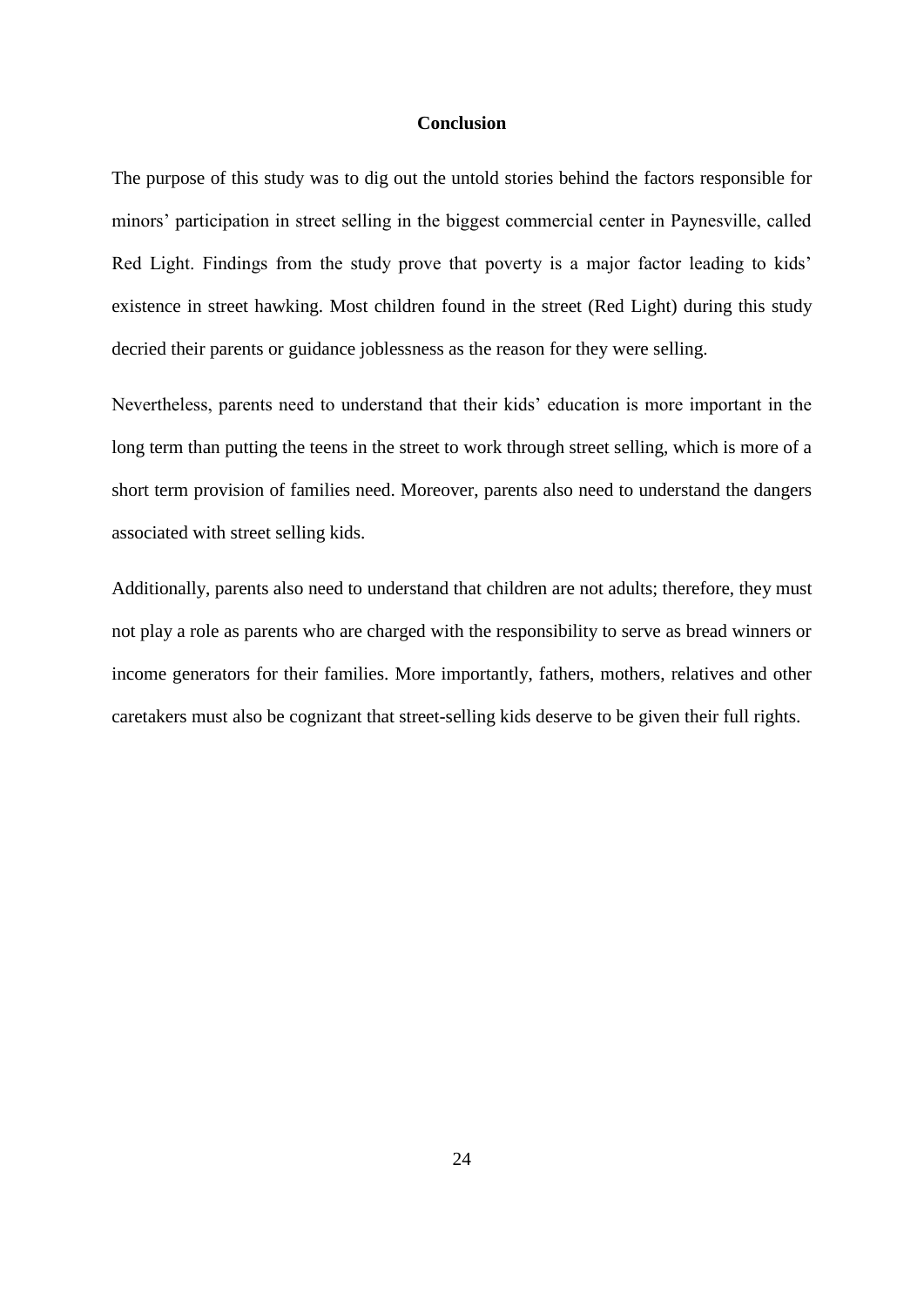## **Recommendation**

Based on the findings of this study, the following is recommended:

- 1. Since poverty is the leading factor for which kids are engage into street selling; the government needs to urgently improve the economy. This can be achieved through the attraction of investors, companies and NGO into the country. When this is accomplish, the huge number of unemployed parents or guidance will drastically reduce, thereby also reducing the poverty rate in Liberia.
- 2. Parents and guidance must not abandon their responsibilities to provide for members of their families irrespective of whether they are members by blood or adoption.
- 3. If children must be in school and not in street corners selling, government must ensure that there are not only free primary and secondary schools, but also take measures to guarantee that education provided is truly and completely free, quality and of compulsion. Legislating and effecting punitive actions on education stakeholders that default will bring success in this area.
- 4. School administrators must also ensure that the learning environment is not a place for loitering of students, but a surrounding set aside exclusively for learning.
- 5. It is also pivotal that a legislation be enacted against children trading particularly during school hours in Liberia.

If the above mentioned are implemented by parents, guidance and relevant agencies, a great deal would be achieved in the fight against kids peddlers.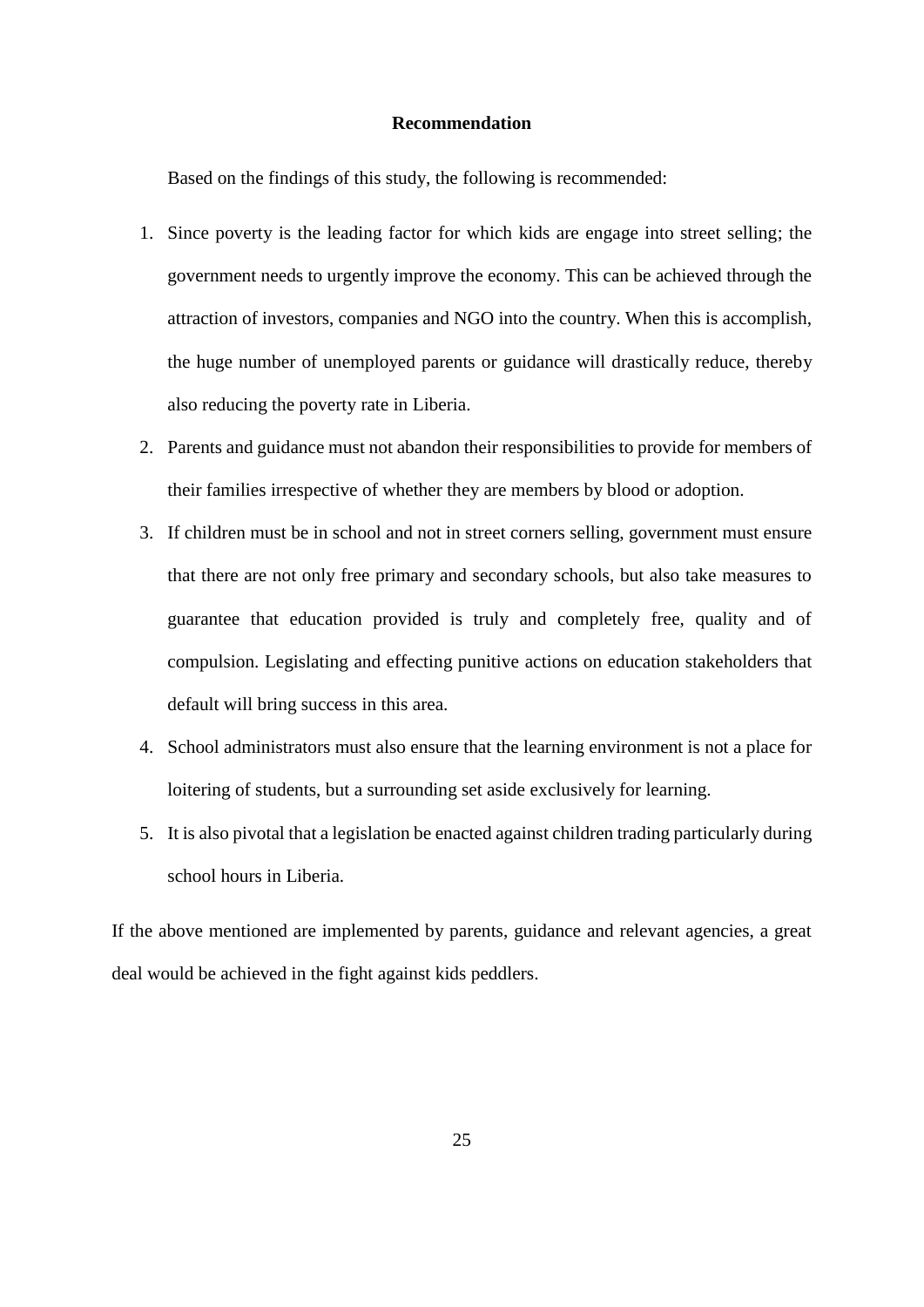#### **References**

Archampong, E. September 2001, "The impact of Child Labor in Ghana: A Critical Assessment" National Library of Canada, Ontario, Canada.

CIA 2015. The World Fact Book, CIA. Available from: https://www.cia.gov/library/publications/the-world-factbook/goes/li.html.

Department of Education Foundations, Guidance and Counselling, 2012. Faculty of Education, University of Uyo-Behavioral Problems of Juvenile street hawkers in Uyo Metropolis, Nigeria Ensing, A. (2008): Child labour in the urban sectors of Peru. The IREWOC Research Project on the worst forms of child labour in Latin America.

Front-Page Africa. (2017) "Amid High Cost of Living, Kids Sent to Court for Street-Selling" Available at: http#:frontpgaeafricaonline.com

Global News Network (GNN Liberia), January 10, 2017. Street Kids in Trouble as MGD, MCC campaign.

International Journal of Educational Development 34:58-66 · January 2014

International Journal of Scientific and Research Publications, Volume 7, Issue 10, October 2017 ISSN 2250-3153

Mavrokonstantis, P. (June, 2011): The Impact of Child Labour on Educational Attainment: Evidence from Vietnam

Moses, A. (2005). Social dimensions of child abuse. In R. O. Nnachi & P. E. E. Ezeh (Eds).Child abuse and neglect. (P. 45-53). Awka: Erudition publisher.

Robinson, S. (2009). Aboriginal child labor in colonial Australia. In H. D. Hindman (Ed.), the world of child labor: An historical and regional survey (pp. 953-955). Armonk: M. E. Sharpe.